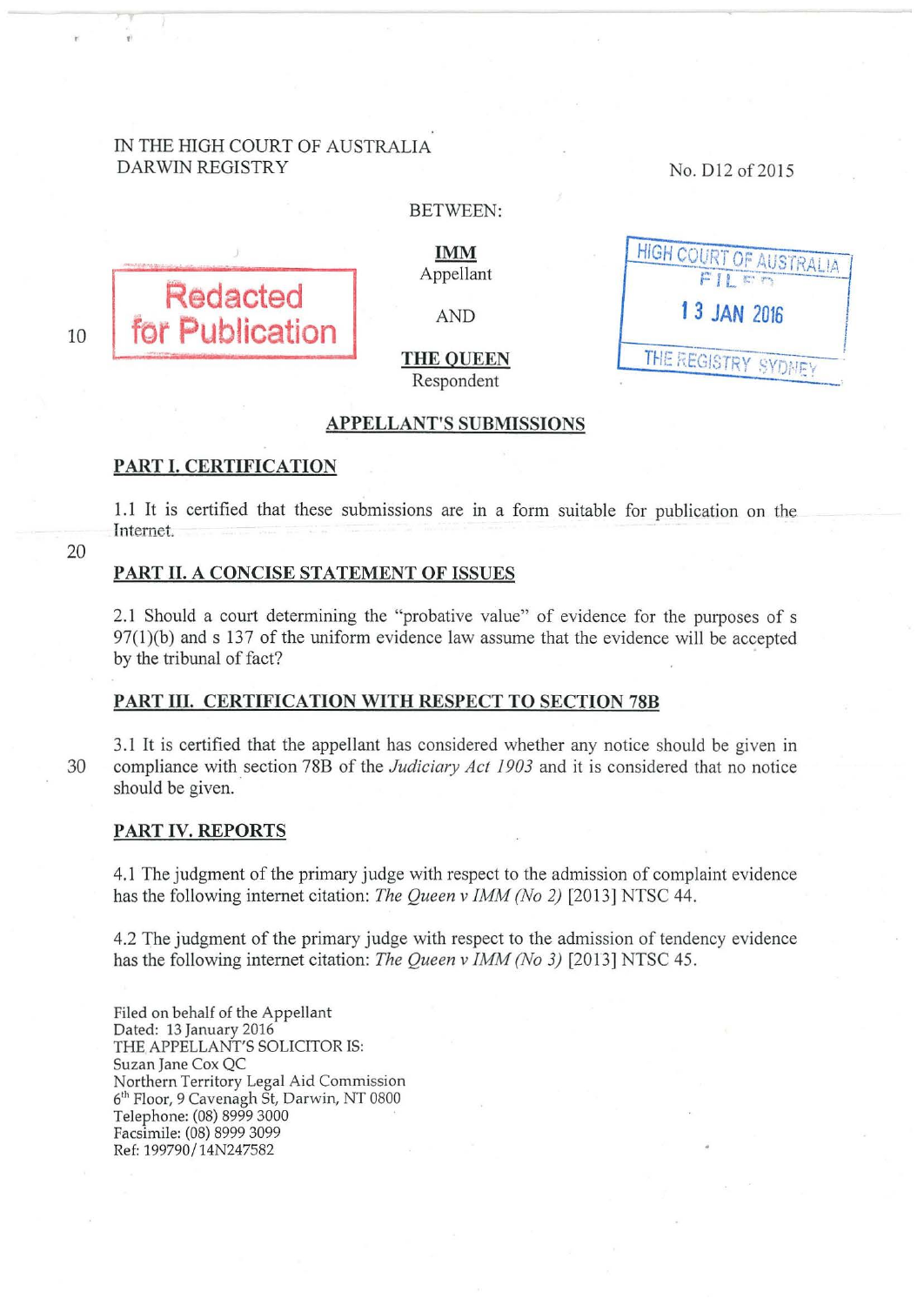4.3 The judgment of the Northern Territory Court of Criminal Appeal has the following internet citation: *IMMv The Queen* [2014] NTCCA 20.

# **PART V: A NARRATIVE STATEMENT OF THE RELEVANT FACTS**

5.1 The appellant was charged with the following four offences allegedly committed on his step grandchild ("the complainant"):

10 1. on or about 12.6.2002, indecent dealing with child under 12 (touching the child's vagina while the child was in the bath, when the child was aged about 4);

> 2. between 1.1.2004 and 13.6.2004, indecent dealing with child under 12 (rubbed his penis on outside of her vagina, when the child was aged about 5);

> 3. between 1.12.2004 and 31.1.2005, sexual intercourse with a child under 16 (cunnilingus, when the child was aged about 6);

4. on 2.11, 2009, indecent dealing with a child under 16 (rubbed penis on outside of 20 her vagina, when the child was aged about II).

After a trial in the Supreme Court of the Northern Territory, the appellant was found not guilty of count I and guilty of the other counts.

5.2 The complainant made a complaint to family members in August 2011 and the police were informed. The police conducted interviews with the complainant on 31.8.2011, 3.9.2011 and 27.1.2012 and the first two interviews were admitted as part of her evidence at the trial.

30 5.3 The complainant alleged that the charged acts occurred during a continuing course of sexual abuse (during occasions when the appellant had access to the complainant) from when she was about 4 years old (2002) until the end of the relationship between the appellant and the complainant's grandmother, when the complainant was 12 years old (2010-2011). Evidence from the complainant of this history of sexual abuse was admitted by the trial judge as "context evidence" and the jury were directed on the limited way that evidence could be used.

5.4 The allegations of the complainant were uncorroborated. The trial judge directed the jury that "there was no supportive evidence of the commission" of the alleged offences (SU 40 6.2).

5.5 The appellant testified, denying the allegations against him (T 185-6).

5.6 Over objection from the defence, the prosecution was permitted to adduce "tendency evidence" and "complaint evidence".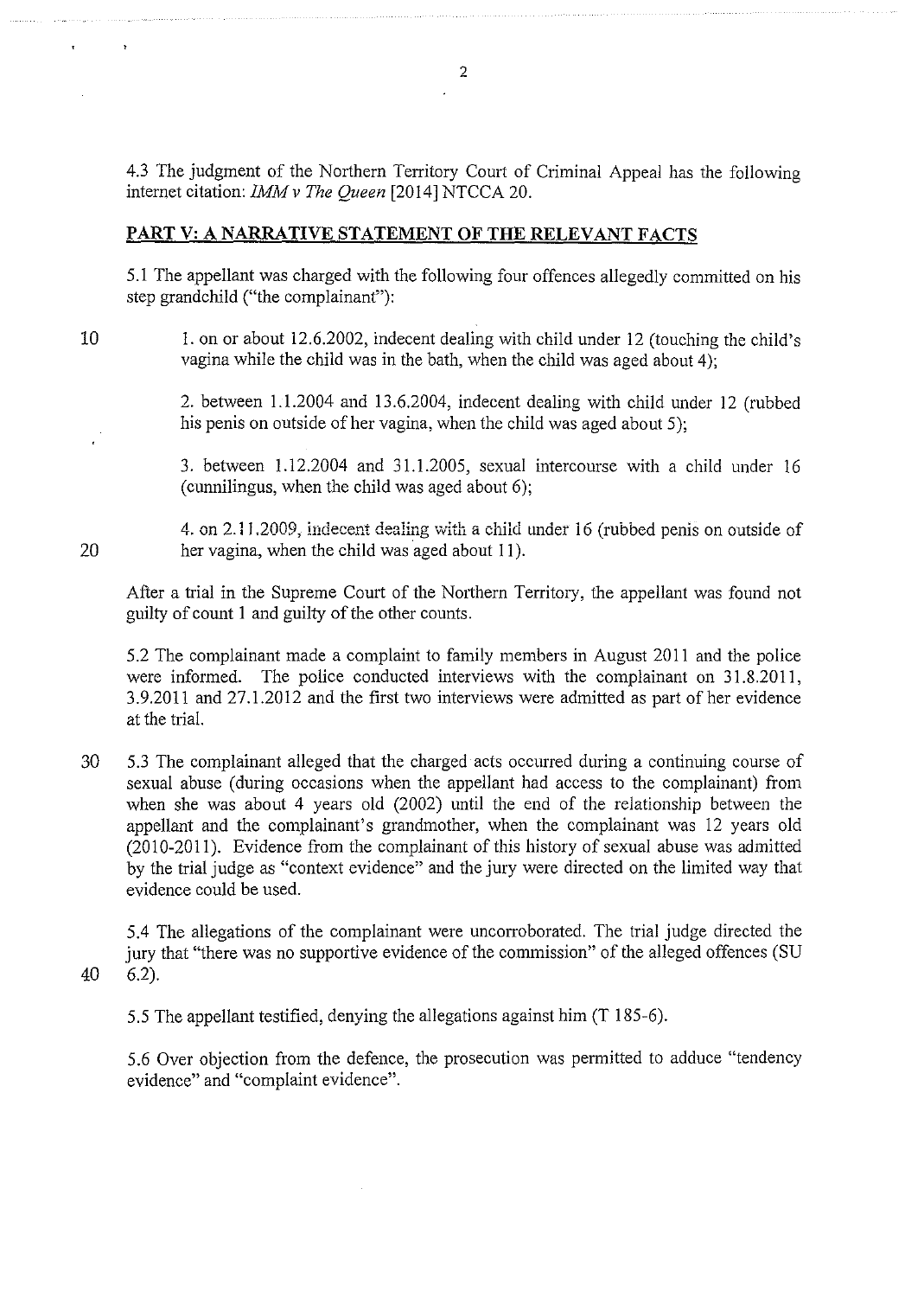5.7 The "tendency evidence" was evidence from the complainant that, some time in late 2010 or early 2011, while the appellant was being given a massage by the complainant, the appellant ran his hand up her leg. In a police interview conducted on 31.8.2011, the complainant stated that she and another girl were giving the appellant a back massage and "he ran his hand up my leg" (69.9 on 31.8.2011). The complainant said the other girl was unaware of this. It was put to the complainant in cross-examination on behalf of the appellant that "you weren't touched at all" but she replied "I was" (T 63.7 on 24.10.2012).

5.8 The "complaint evidence" came from several witnesses:

10

(a) SS (a friend of the complainant): the complainant told her that the appellant "touched me" (24.8 on 30.1.2012)

(b) SW (aunt): "the things you are trying to protect me from have already happened"; when asked "was it [the appellant]?" she replied "yes" (para 14-20 in statement of 1.2.2012; T 104.4, 109.7-109.9 on 14.11.2013)

(c) SC (grandmother): when SW asked if "[the appellant] had been touching her, this is when, Ithe complainant] told [SW] that it had been happening since she 20 was little" (para 49 in statement of 14.2.2012; T 90.8 on 14.1 1.2013)

> (d) KW (mother): she asked the complainant "How long has this been going on for", the complainant replied "from when I was little, about 4"; she asked "How often did this go on?", the complainant replied "every day"; the complainant said "I was naked ... he was naked" and "he used to lay on top of me and squash me ... " (para 73-89 in statement of 19.1.2012; T 126.7 on 14.11.2013; T 145.7 on 15.11.2013)

5.9 The complaints to SW, SC and KW were all made in August 2011. The defence case 30 was that these complaints lacked credibility because they were made in circumstances where the appellant was no longer a part of the family (he had separated from the complainant's grandmother in late 2010), the complainant was being disciplined for bad behaviour at school and some of the complaints were in response to leading questions. The evidence relating to this is outlined at para 6.49 below.

5.10 There was an issue at the trial about when the complaint to SS was made. On the defence case it was made *after* the complaints to SW, SC and KW but on the prosecution case it was made earlier, in October or November 2010. The evidence relating to this is outlined at paras 6.50-6.52 below.

40

#### PART VI. THE ARGUMENT

### **"Tendency evidence"**

6.1 As noted at para 5.3 above, the prosecution adduced from the complainant evidence of uncharged acts, admitted for the purpose of putting her allegations about the charged conduct into context and not as "tendency evidence". The trial judge gave examples of this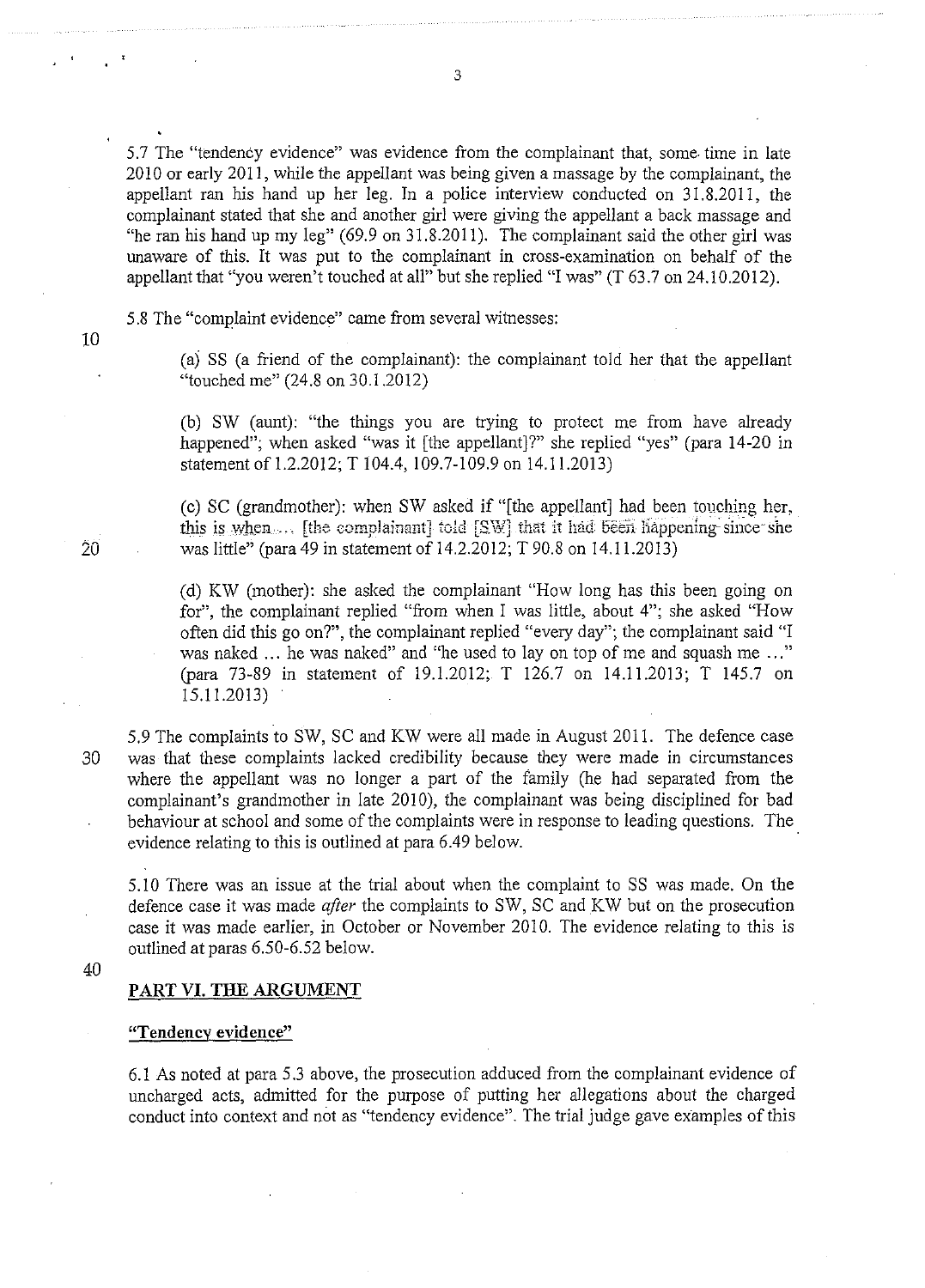alleged conduct when ruling that it was admissible as "context evidence": *R v IMM (No 3)*  [2013] NTSC 45 at [3]. The evidence was admitted for the limited credibility use of putting her allegations about the charged conduct into context and not as "tendency evidence": *R*  $\bar{v}$ *IMM (No 3)* [2013] NTSC 45 at [7]-[8]. The jury were directed (SU 22.3):

This evidence was admitted solely for the purpose of placing [the complainant's] evidence towards the proof of the charges into what the Crown says is a realistic and intelligible context. ... [Y)ou must [not] use this evidence of other incidents as establishing a tendency on the part of the accused to commit offences of the type 10 charged.

6.2 However, the "tendency evidence", that while the appellant was being given a massage the appellant ran his hand up the complainant's leg, was admitted to show a sexual interest on the part of the appellant for the complainant:  $R \nu$  *IMM (No 3)* [2013] NTSC 45 at [10]. The jury were directed (SU 23.3):

The prosecution has leaded [sic] this evidence to prove that [the appellant] had a sexual interest in [the complainant]. If you accept it beyond reasonable doubt as true that this occurred, and if you find as a result that [the-appellant] was sexually 20 interested or attracted to [the complainant] and was willing to act on that attraction, you may use that finding in determining whether [the appellant] committed the alleged offences ..

6.3 Section 97(1 )(b) of the *Evidence (National Uniform Legislation) Act* (NT) (hereafter "the Act"), which governed the admission of the tendency evidence in the trial, requires that "the court thinks that the evidence will, either by itself or having regard to other evidence adduced or to be adduced by the party seeking to adduce the evidence, have significant probative value". Defence counsel contended that the evidence was not admissible as tendency evidence, submitting that the evidence "is simply bolster ... [i]t's 30 pulling yourself up by bootstraps" (see T 10.1, 22.2, 23.8 on 1 1.7.2013).

6.4 The trial judge held that the test in s  $97(1)(b)$  was satisfied  $(R \nu IMM/No 3)$  [2013] NTSC 45 at [10]):

on the assumption that I am required to make that the jury accept her evidence.

6.5 It was submitted in the Court of Criminal Appeal and it is submitted here that it was erroneous for the trial judge to assess the "probative value" of the tendency evidence on the basis of that assumption.

40

## **"Probative value"**

6.6 The tendency rule expressed in s 97 is extracted in the legislative provisions annexure. Section 97 appears in Chapter 3 of the Act in Part 3.6 which is devoted to tendency and coincidence evidence. Chapter 3 (headed Admissibility of Evidence) is substantially uniform with other jurisdictions which have adopted the uniform evidence law (the Commonwealth, N.S.W., Victoria, the A.C.T. and, to some extent, Tasmania). That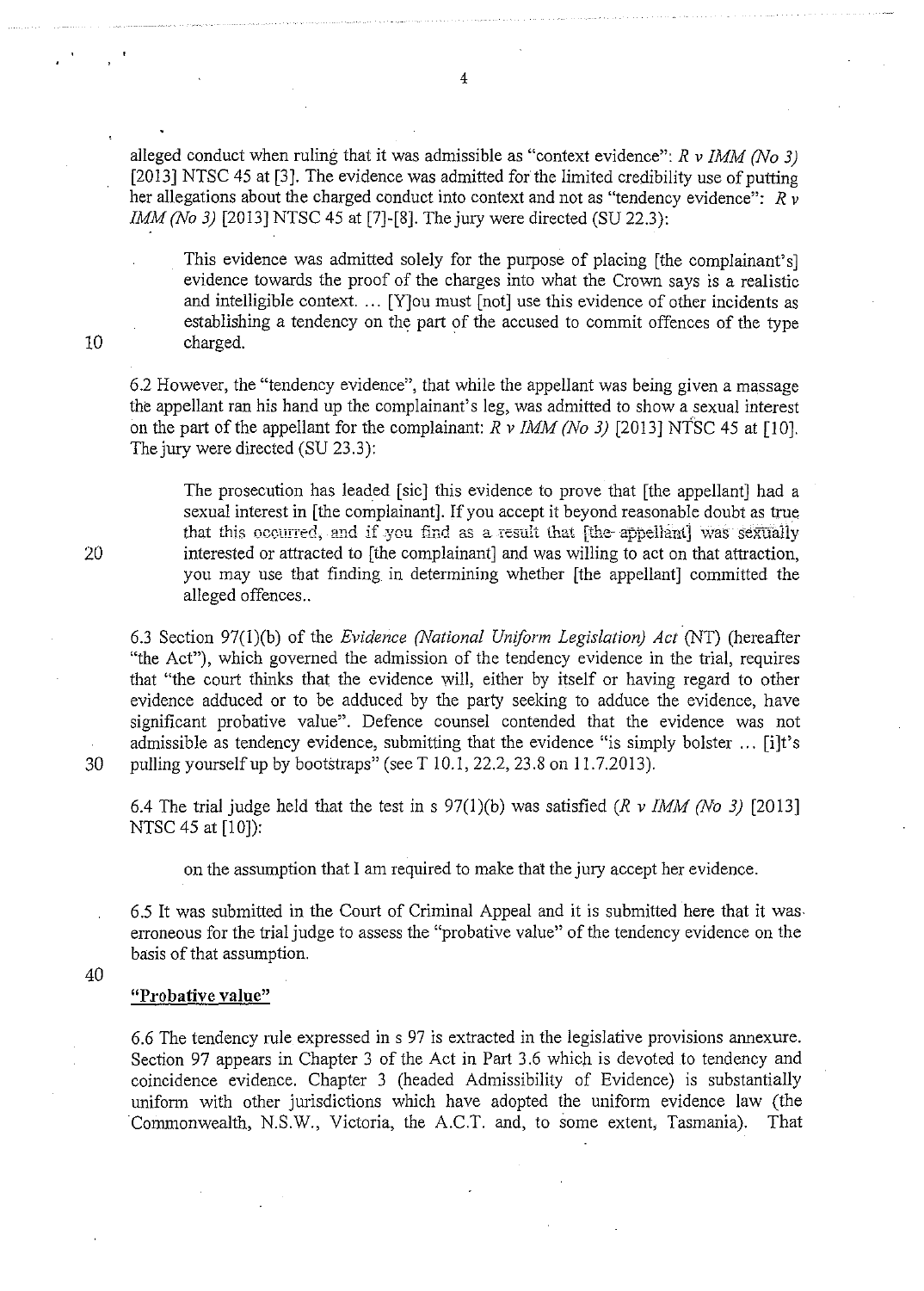5

uniform evidence law is the product of a series of reports by the Australian Law Reform Commission ("ALRC"). Chapter 3 commences with provisions relating to the threshold test of admissibility: relevance. Section  $56(2)$  provides that "[e]vidence that is not relevant in the proceeding is not admissible". Section  $56(1)$  provides that "[e]xcept as otherwise provided by this Act, evidence that is relevant in a proceeding is admissible in the proceeding". Relevant evidence is defined in  $s$  55(1):

The evidence that is relevant in a proceeding is evidence that, if it were accepted, could rationally affect (directly or indirectly) the assessment of the probability of the existence of a fact in issue in the proceeding.

6.7 The ALRC *Evidence (Interim) Report No 26* (1985) ("ALRC 26"), observed (vol I, para 64 I) that the proposed definition "requires a minimal logical connection between the evidence and the 'fact in issue'." The requirement that the evidence is assumed to be "accepted" for the purposes of assessing its relevance gave effect to that approach. In *Papakosmas v R* [1999] HCA 37, 196 CLR 297, McHugh J observed at 322 [81]:

The Commission thought that, as a threshold test, relevance should require only a logical connection between evidence and a fact in issue. To the extent that other 20 policies of evidence law, such as procedural fairness and reliability, required the strict logic of the relevance rule to be modified, that could best be done by the exclusionary rules - such as the hearsay rule and the credibility rule - and by conferring discretions on the court as in ss 135-137.

6.8 The exclusionary rules referred to by McHugh J appear in Chapter 3. The rules are typically expressed as *prima facie* rules of exclusion unless certain criteria are met. Many of those criteria direct judges to determine issues relating to the reliability of the evidence. These determinations are made in accordance with the procedure outlined in s I 42 of the Act. For example, s 59 creates a "hearsay rule", and subsequent provisions create 30 exceptions to that rule. Section 65(2) creates four discrete exceptions in criminal proceedings where the maker of the "previous representation" is "not available". Each exception requires specified conditions to be met, those conditions being intended to ensure the reliability of the evidence.

6.9 A number of provisions in Chapter 3 contain specific rules or stricter rules of admissibility applying only to prosecution evidence in criminal trials (see, for example, the rules in Part 3.9 in relation to identification evidence). Tendency evidence is another example. Tendency evidence adduced by the prosecution in criminal trials must satisfy the requirements for admissibility specified in both s 97 and s 101 of the Act.

40

 $\mathbf{1}$ 

6.10 Chapter 3 concludes with Part 3 .II which contains a number of discretions to exclude evidence and, for prosecution evidence in criminal trials, a mandatory exclusionary provision ins 137. These more broadly expressed provisions act as a safety net and allow trial judges scope to ensure a fair trial by regulating the admission of evidence that might otherwise escape the exclusionary provisions.

McHugh J cited ALRC 26, vol 1 at paras 638-644.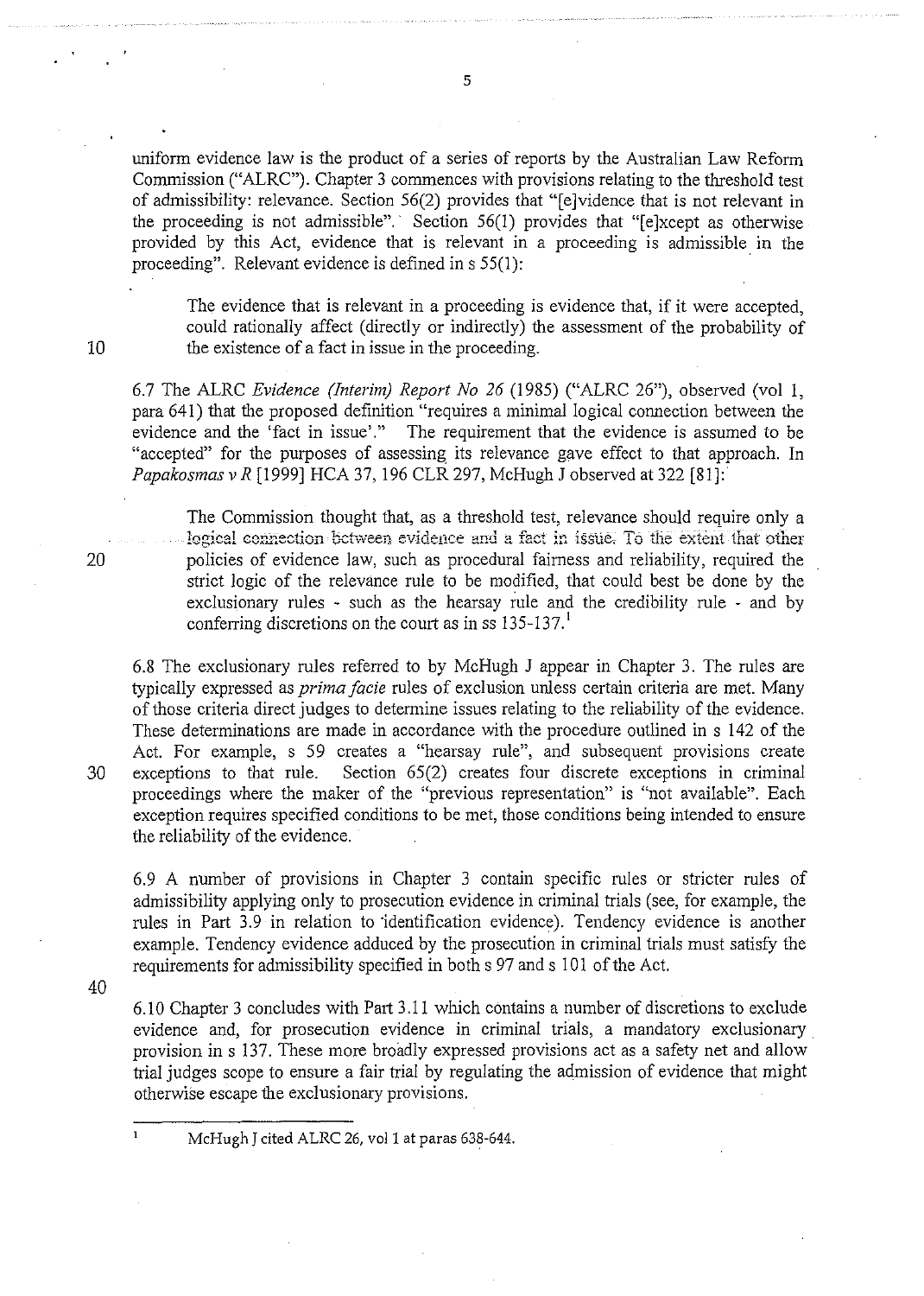6.11 "Tendency evidence" is defined in the Dictionary to the Act to mean "evidence of a kind referred to in subsection 97(1) that a party seeks to have adduced for the purpose referred to in that subsection". The evidence from the complainant that, while the appellant was being given a massage, the appellant ran his hand up her leg, adduced for the purpose of showing a sexual interest on the part of the appellant and a willingness to act on that attraction, was evidence of that kind. The requirement in  $s \frac{97(1)}{b}$  imposed an obligation on the trial judge to consider whether the tendency evidence would, at the time the evidence came to be assessed by the jury, have "significant probative value". The trial judge was 10 required to consider whether that would be the case either considering the evidence alone or in the light of other prosecution evidence.

6.12 For the following reasons, it was erroneous for the tria1judge to assess the "probative value" of the tendency evidence "on the assumption that" the complainant's evidence would be accepted.

## (a) The natural meaning.

**6.13 Apart from s 97(1)(b), the expression-"probative value" appears in many provisions of** 20 the Act, including ss 98, 101, 135, 136, 138 and 190. The expression is defined in the Dictionary to the Act:

> *probative value* of evidence means the extent to which the evidence could rationally affect the assessment of the probability of the existence of a fact in issue.

6.14 Section 3(1) provides that "[e]xpressions used in this Act (or in a particular provision of this Act) that are defined in the Dictionary at the end of this Act have the meanings given to them in the Dictionary".<sup>2</sup> Transposing the definition of "probative value" in the Dictionary into s  $97(1)(b)$ , the trial judge was required to ask whether the tendency 30 evidence would be capable of rationally affecting, to a significant extent, the assessment of the probability of the existence of a fact in issue (where the facts in issue were whether the appellant committed any of the charged offences).

6.15 Giving the words of the definition their natural meaning, it may be said that a judge applying s 97(1)(b) is asked to determine the capacity of the evidence (by itself or in the light of other prosecution evidence) to affect the proof of any of the charged offences. In requiring the "extent" of the capacity to be considered, the definition is premised on the assumption that evidence can vary in its capacity to affect the probability of the existence of a fact in issue and demands a determination of the extent of that capacity. The court is 40 required to consider all matters that would rationally bear on such an assessment by the tribunal of fact.

It is true that s 18 of the *Interpretation Act* (NT) provides that "[d]efinitions in or applicable to an Act apply except so far as the context or subject matter otherwise indicates or requires" but there is nothing in the context or subject matter of s 97(1)(a) which indicates that the definition in the Dictionary is not to apply.

 $\overline{2}$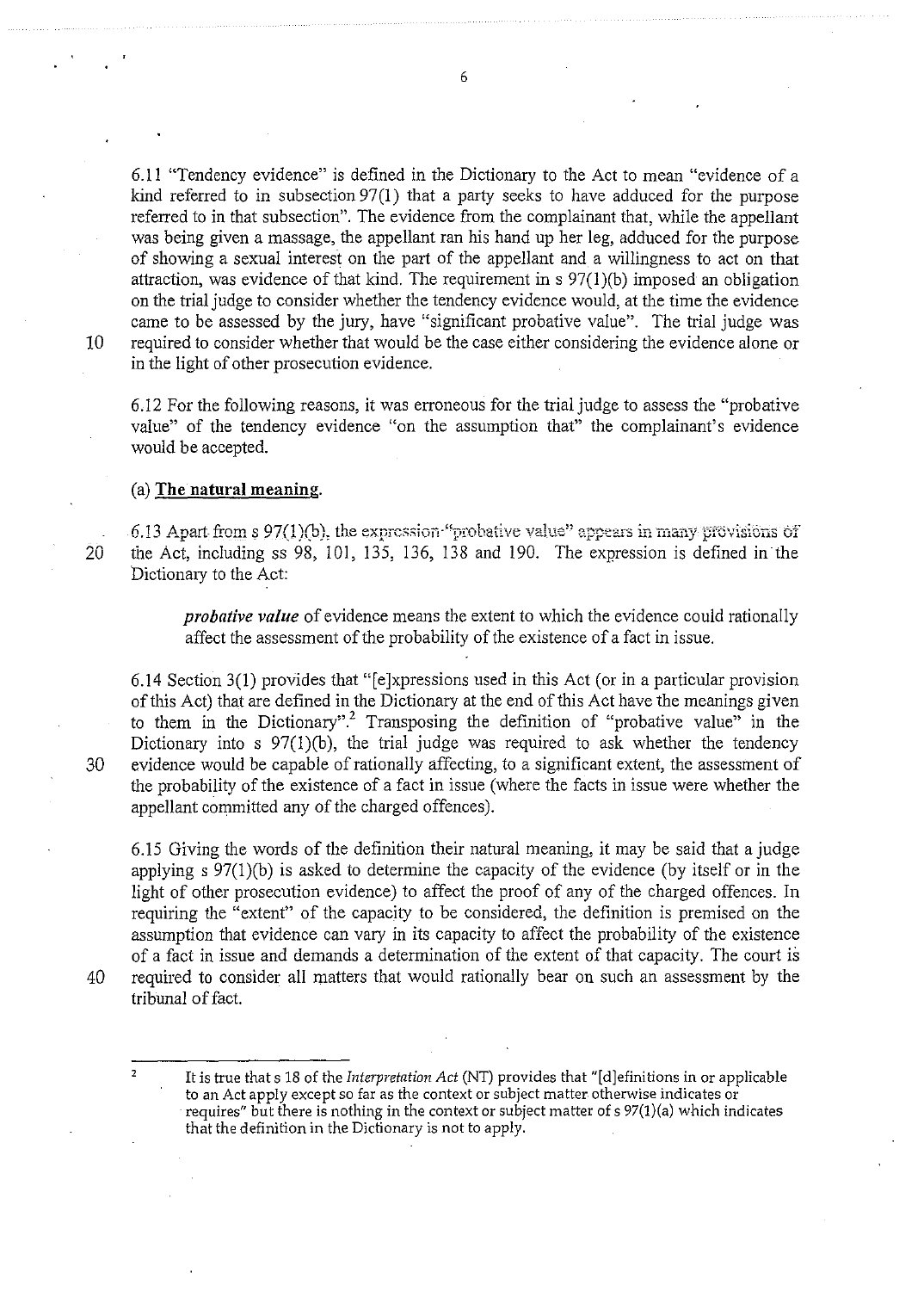6.16 Since the focus is on the extent to which the evidence could rationally affect the assessment by the tribunal of fact, it would be directly contrary to the natural meaning of the words to constrain the determination of extent by requiring an assumption that the tribunal of fact will assess the evidence in a particular way (that is, accept it), particularly in cases when there are reasons to question the reliability of the evidence.

## (b) **Statutory context.**

6.17 The statutory context supports a conclusion that the words "if it were accepted" were 10 intentionally left out of the definition. The definition may be contrasted with s 55(1), which defines relevant evidence:

> The evidence that is relevant in a proceeding is evidence that, if *it were accepted,*  could rationally affect (directly or indirectly) the assessment of the probability of the existence of a fact in issue in the proceeding. [emphasis added]

6.18 The words "if it were accepted" found in the definition of relevant evidence do not appear in the definition of "probative value" and it should be infened were deliberately left out so as to require a court to assess the probative value of evidence without making any 20 such assumption. Given the importance of these two concepts in the uniform evidence law, there is every reason to view the absence of the words in the latter definition as intended and significant.

6.19 As McHugh J observed in *Papakosmas v R* at 323 [86]:

The distinction which the Act makes between relevance and probative value also supports the view that relevance is not concerned with reliability. Probative valne is defined in the Dictionary of the Act as being "the extent to which the evidence could rationally affect the assessment of the probability of the existence of a fact in issue." That assessment, of course, would necessarily involve considerations of reliability. "Probative value" is an important consideration in the exercise of the powers conferred by ss 135 and 137. An assessment of probative value, however, must always depend on the circumstances of the particular case at hand.

### (c) **Adding words.**

6.20 The definition of "probative value" should not be construed as if it read:

40

*probative value* of evidence means the extent to which the evidence, *if it were accepted,* could rationally affect the assessment of the probability of the existence of a fact in issue.

6.21 While the justification to add words to a statutory formulation is a matter of judgment and degree, none of the ordinary circumstances which might justify such an approach are present, see *Taylor v The Owners- Strata Plan No 11564* (2014] HCA 9, 253 CLR 531 at [37]-(39]. There is no basis to conclude that the omission of the words was a drafting error. To the contrary, it is argued below the omission of the words "if it were accepted" was

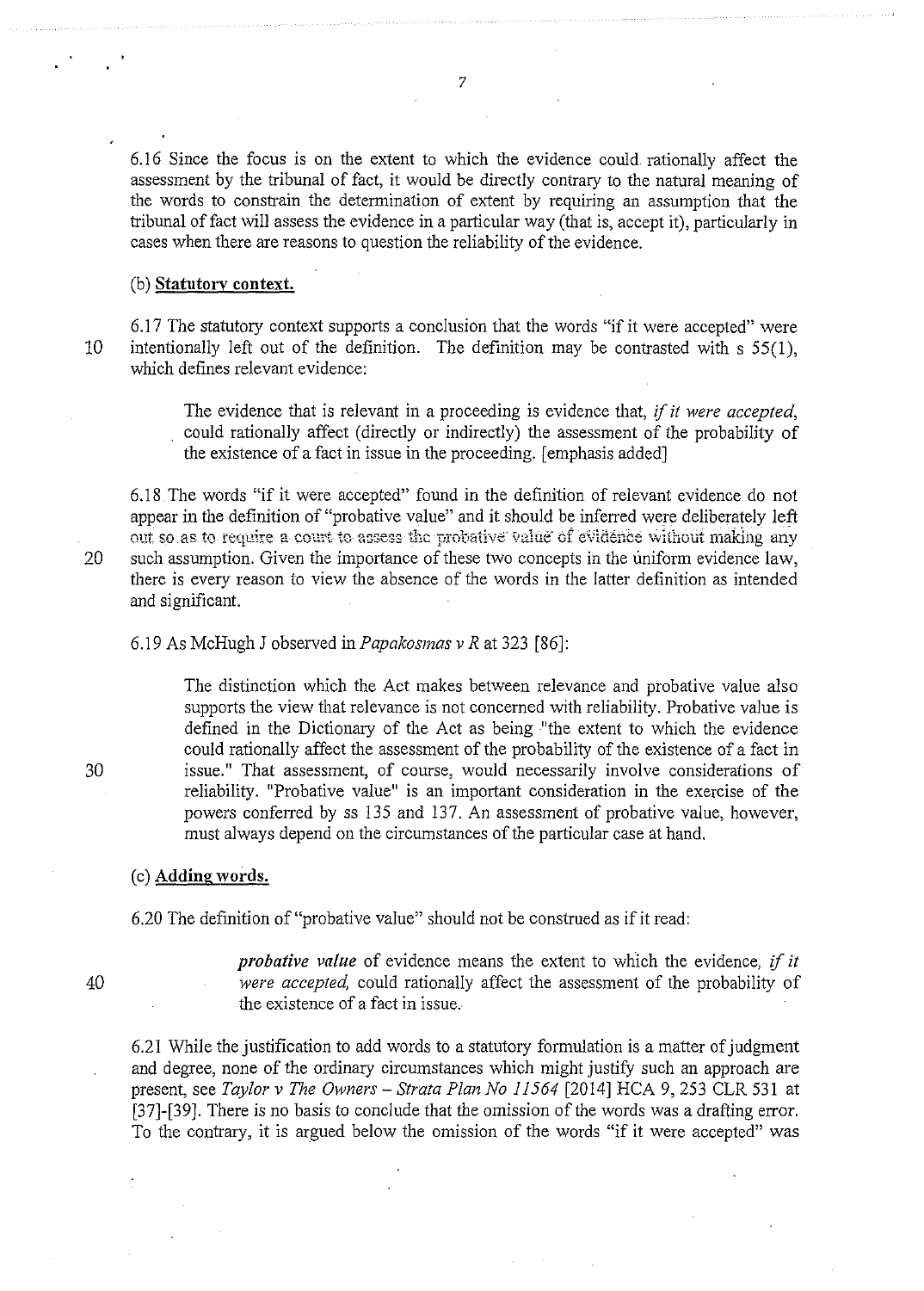intended and significant. Further, as also outlined below, a natural reading of the statute is consistent with the statutory structure, is supported by extrinsic materials and does not produce unusual or unworkable consequences.

6.22 In *Adam v R* [2001] HCA 57,207 CLR 96 at 115 [59], Gaudron J accepted at [59] that "the dictionary definition differs from s 55 in that it is not predicated on the assumption that the evidence will be accepted". Her Honour then stated (at 115 [60]):

10

20

The omission from the dictionary definition of "probative value" of the assumption that the evidence will be accepted is, in my opinion, of no significance. As a practical matter, evidence can rationally affect the assessment of the probability of a fact in issue only if it is accepted. Accordingly, the assumption that it will be accepted must be read into the dictionary definition.

To the extent that her Honour was making the point that the practical outcome of the application of the Dictionary definition will in most cases be that probative value will be determined on the assumed basis that the evidence is truthful, the appellant respectfully agrees as outlined below at para 6.30. However, the appellant respectfully takes issue with **the proposition that the words "if it were accepted" must be read into the definition.** 

6.23 If evidence is *not* accepted, in the sense that the tribunal of fact comes to a positive conclusion that the witness is a liar or completely unreliable, the evidence will not affect the assessment of the probability of a fact in issue in the proceedings. However, there are degrees of "acceptance" and degrees of probative value. This is recognised in the definition of probative value by the words "the extent to which ...". If a tribunal of fact were to completely reject evidence, it would have no weight. If a court considered that evidence was so manifestly unreliable that a jury could not rationally accept it, then it might be concluded that the evidence has no probative value. On the other hand, a rational fact finder may not (completely) accept evidence, harbouring doubts about the truthfulness 30 and/or reliability of the witness, and thus giving less weight to the evidence. The evidence will still rationally affect the assessment of the probability of a fact in issue, it will have some weight, although that weight will be less than it would have been if it were (completely) accepted. If a court considered that evidence was unreliable (to some extent) then it might conclude that the extent to which the evidence could be accepted, and the extent to which it could rationally affect the assessment of the probability of a fact in issue, is limited. If a court considered that a witness was plainly lacking in credibility, then it might conclude that a rational fact-finder could not regard the witness as "credible", with the consequence that the extent to which the evidence could be accepted, and the extent to which it could rationally affect the assessment of the probability of a fact in issue, is 40 limited.

# (d) **Extrinsic materials.**

6.24 Extrinsic materials support the conclusion that the legislature intended a court, in assessing "probative value", to take into account considerations bearing on the "reliability" of the evidence (that is, the court is not required to assume that the evidence will be accepted). The Reports of the ALRC may be considered in interpreting the Act pursuant to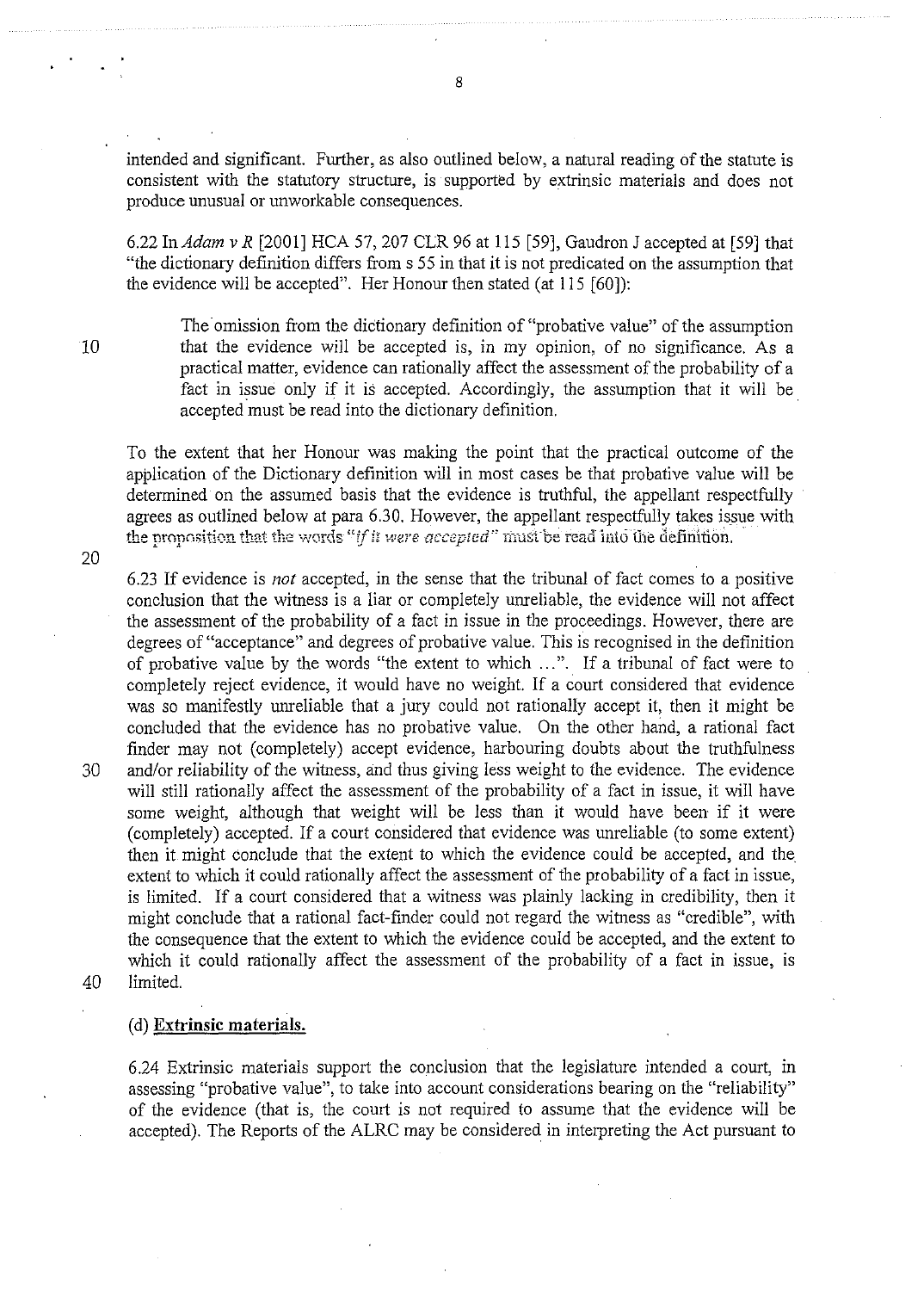*s* 62B *Interpretation Act* (NT). The ALRC proposed the definition of "probative value" found in the Act (ALRC, *Evidence,* No 38 (1987) ("ALRC 38") Appendix A, Draft Legislation, cl 3). In explaining why it proposed broadening exceptions to the hearsay rule (such as  $s$  66), the ALRC stated (ALRC 38 at [146]):

*Hearsay evidence and the exclusionary discretions.* It was intended that the relevance discretion and, in criminal trials, *the probative value/prejudice discretion,*  would apply to hearsay evidence which comes within the exceptions to the proposed hearsay rule. It was questioned whether this was achieved on the ground that the 10 unreliability of the evidence offered is not a ground for exclusion under those discretions. *The Commission remains of the view that the court can and should consider the reliability of the evidence concerned in applying those discretions. The Bill does not refer to the 'unreliability of the evidence' but it refers to the probative value of the evidence.* ... The judge can also look to the surrounding circumstances in which the statement was made to the plaintiff and other matters going to the reliability of the evidence, such as how recently after the event the statement was made, whether the person who made the statement had an interest or not in the matters referred to and whether the circumstances placed some obligation on the **person who made the statement to tell the truth. The reliability of the evidence is an** 20 *important consideration in assessing its probative value.* [emphasis added]

6.25 While the ALRC was referring to the meaning of the term "probative value" as it appeared in what is now s 135 and *s* 137 of the Act, the ALRC clearly intended that the definition of "probative value" that it proposed (identical to that found in the Act) would encompass reliability considerations.

### (e) **Risk of joint concoction.**

6.26 In applying the identical test of admissibility for coincidence evidence in  $s\ 98(1)(b)$ , it 30 is well-established that a court may determine that the evidence lacks "probative value" because of the possibility or "real chance" that two complainants have jointly concocted their allegations: *AE v The Queen* [2008] NSWCCA 52 at [44]; *PNJ v Director of Public Prosecutions (Vic)* [2010] VSCA 88, 27 VR 146 at [28]; *Murdoch (a Pseudonym) v The Queen* [2013] VSCA 272, 40 VR 451 at [4], [95]; *Velkoski v The Queen* [2014] VSCA 121 at [173](c)-(d). That is consistent with the approach taken by the High Court with respect to similar fact evidence: *Hoch v R* [1988] HCA 50, 165 CLR 292. This authority is necessarily premised on the view that the assessment of probative value for the purposes of determining admissibility does not require an assumption that the evidence of a complainant will be accepted.

40

#### (f) **Propensity evidence at common law.**

6.27 Under the common law, there is no requirement to assess the probative value of "propensity evidence or similar fact evidence" for the purposes of determining admissibility on the basis of an assumption that the evidence will be accepted. In *Pfennig v The Queen* [1995] HCA 7, 182 CLR 461, Mason CJ, Deane and Dawson *11* stated at 482[60]: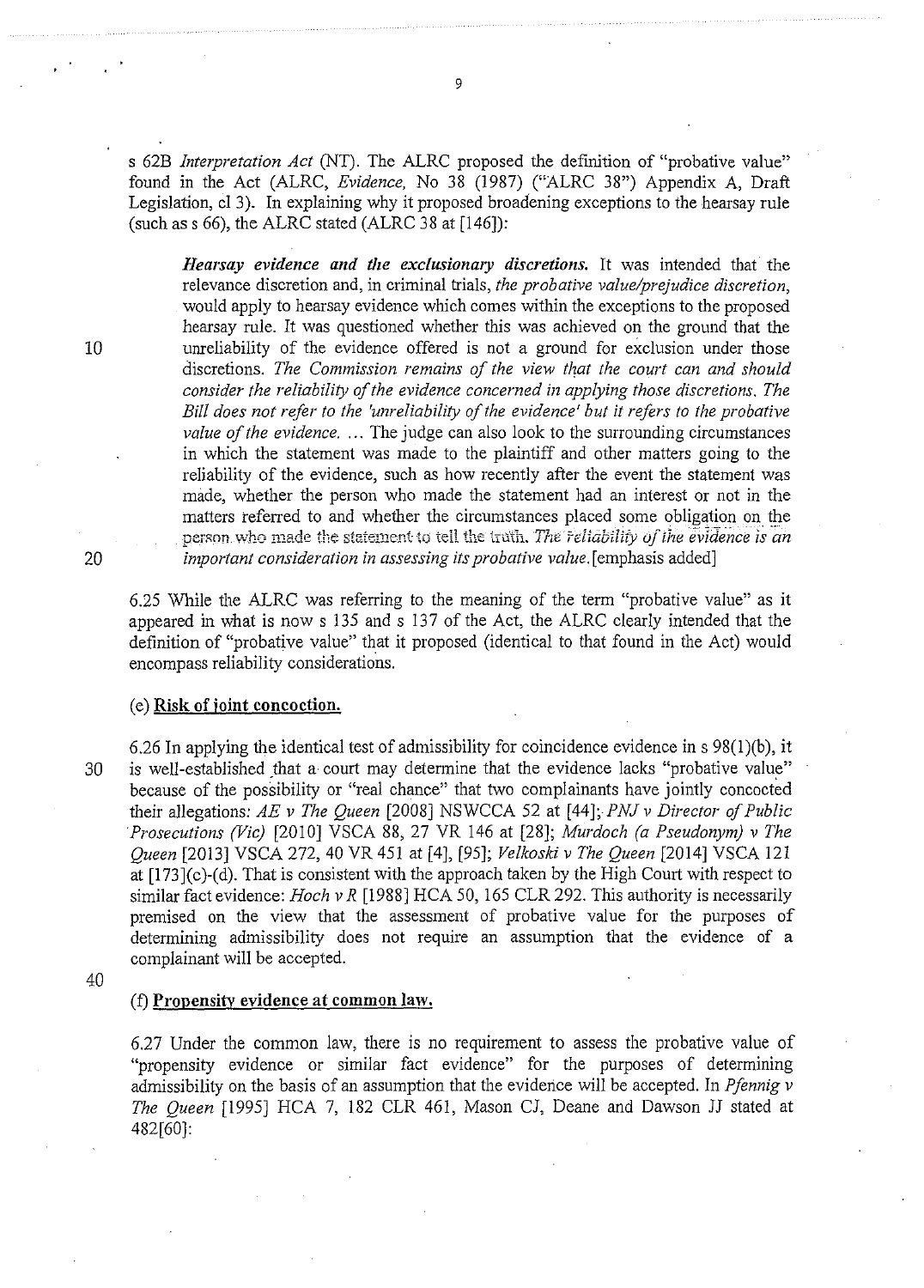Obviously the probative value of disputed similar facts is less than the probative value those facts would have if they were not disputed.

### (g) **Caution regarding importing the common law meaning of "probative value".**

6.28 While there is authority under the common law that the *"Christie* discretion", which requires a weighing of "probative value" and "risk of prejudice", should be applied by a court on the assumption that the evidence is "truthful" (see below at para 6.45), as Gleeson CJ and Hayne J observed in *Papakosmas v The Queen* at [10] (see also (38]-(40], [66], (88]):

10

It is the language of the statute which now determines the manner in which evidence of the kind presently in question is to be treated.

The approach taken at common Jaw cannot take precedence over the language of the provision within the context of the statutory scheme. In that regard, it is important to bear in mind that the definition of "probative value" applies in a large number of different contexts in the Act (see ss 97, 98, 101, 135, 136, 138, 190), including in civil proceedings and trials by Judge alone. Common law authority with respect to the common law version of s 137 has marginal significance in that context.

### 20 (h) **Consequences.**

6.29 The construction of the expression "probative value" advanced by the appellant will *not* result in any absurd or unworkable outcomes (so as to render less plausible a legislative intention that it be given that construction).

6.30 First, when determining the extent to which evidence that comes from a person who is *not* the complainant *could* rationally affect the assessment of the probability of the existence of a fact in issue, the practical outcome will be that probative value will usually be determined on the basis that the evidence is truthful – because, in most cases, a rational 30 fact finder "could" conclude that there was no real risk that the person was untruthful. It will only be in cases where the witness is the complainant that this pragmatic outcome will not apply. That is not because a different approach is taken to "probative value" but because the application of the test will produce a different outcome in circumstances where the witness giving the evidence is also the critical witness as to the facts in issue.

6.3 I Second, the construction advanced by the appellant will not result in any unworkable consequences, even in the context of ss 135, 136 and 137. Considerations bearing on the reliability of an item of evidence would only require a court to consider the application of those provisions where a coherent argument is advanced in respect of the other side of the 40 balancing exercise. For example, a court would not be required to engage in the balancing exercise required under s 137 (and assess probative value) if there is no danger apparent that the evidence will be misused by the jury (see, for example, *Aytugru/ v The Queen*  [2012] HCA 15, 247 CLR 170 at [30]). In addition, where the balancing exercise is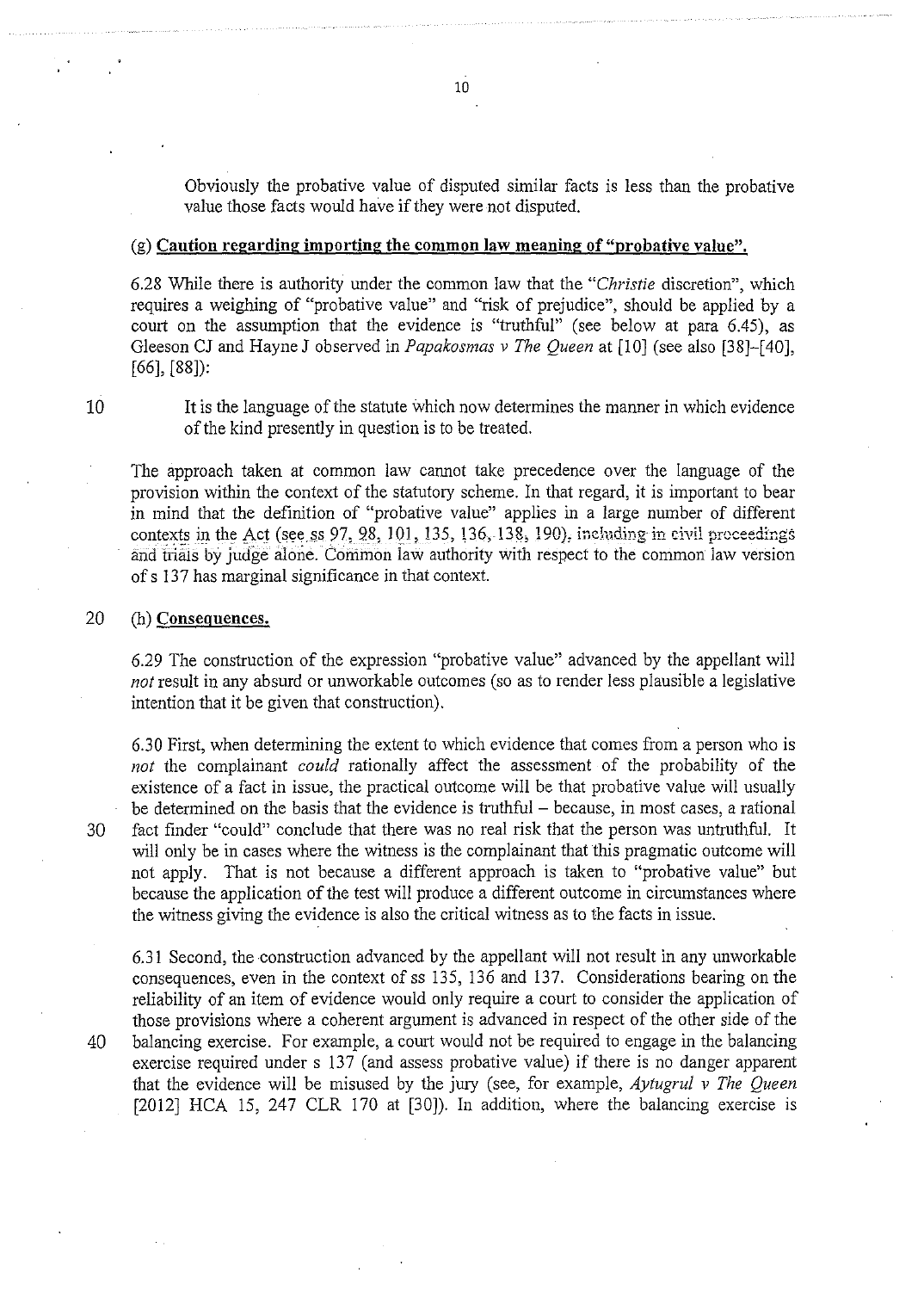required, the court must consider the extent to which any such danger may be reduced by some action, such as the giving of directions and warnings to the jury.

### **Miscarriage of justice (tendency evidence)**

6.32 If it is accepted that it was erroneous for the trial judge to assess "probative value" on the assumption that the complainant's evidence would be accepted, the application of the test in s 97(1)(b) miscarried. The appeal should be allowed unless admission of the evidence as tendency evidence was inevitable: cf *Graham v R* [1998] HCA 61, 195 CLR 10 606 at 610[10]; *Stanoevski v R* [2001] HCA 4; 202 CLR 115 at 128[50], 131 [67]. It was not inevitable. It would be well open to a court to conclude that the evidence did not have "significant probative value" given that the evidence came from the complainant alone.

6.33 The central issue at the trial was whether the complainant's account of the charged events should be accepted. The tendency allegation was required to have "significant probative value" to meet the s 97 threshold for admissibility. This meant that the complainant's allegation of the "massage incident" needed to have a significant bearing on whether the jury would accept that the complainant's account of the charged incidents, particularly in light of the reliability concerns that arose given the context of the 20 complaints. But the evidence suggesting sexual interest derived solely from the complainant whose credibility was in issue.

6.34 In effect, the Crown was seeking to bolster the credit of the central witness by adducing uncorroborated supportive evidence from the same witness. As Howie J observed in *Qualtieri v The Queen* [2006] NSWCCA 95, 171 A Crim R 463 at 494 [118], in order to meet the threshold of admissibility, evidence of sexual interest in the complainant will "usually be found outside of the complainant's evidence, such as in a letter written by the accused to the complainant or some other act of the accused that shows a sexual interest in the complainant or children generally." This is not because any requirement of 30 "corroboration". is being introduced. Rather, it is because reliance on the complainant's evidence to show a tendency to commit the offence alleged by the complainant may involve bootstrap reasoning.

6.35 Accordingly, it would be open to a court to consider that, even giving the tendency evidence the highest level of weight that it could rationally be given, it would not have a significant bearing on the likelihood that the accused committed a charged act. In the particular circumstances of this case, it would be open to a court to hold that the complainant's assertion could not have particular significance given that her credit was fundamentally in issue in the trial.

40

### **The complaint evidence**

6.36 Objection was taken at trial to the complaint evidence (summarised at para 5.8 above) on several bases, including the hearsay rule and the "discretion" in s 137. The trial judge ruled that s 66 applied with the consequence that all the complaints were admissible for a hearsay use – to prove the truth of the matters complained about:  $R v IMM (No 2)$  [2013]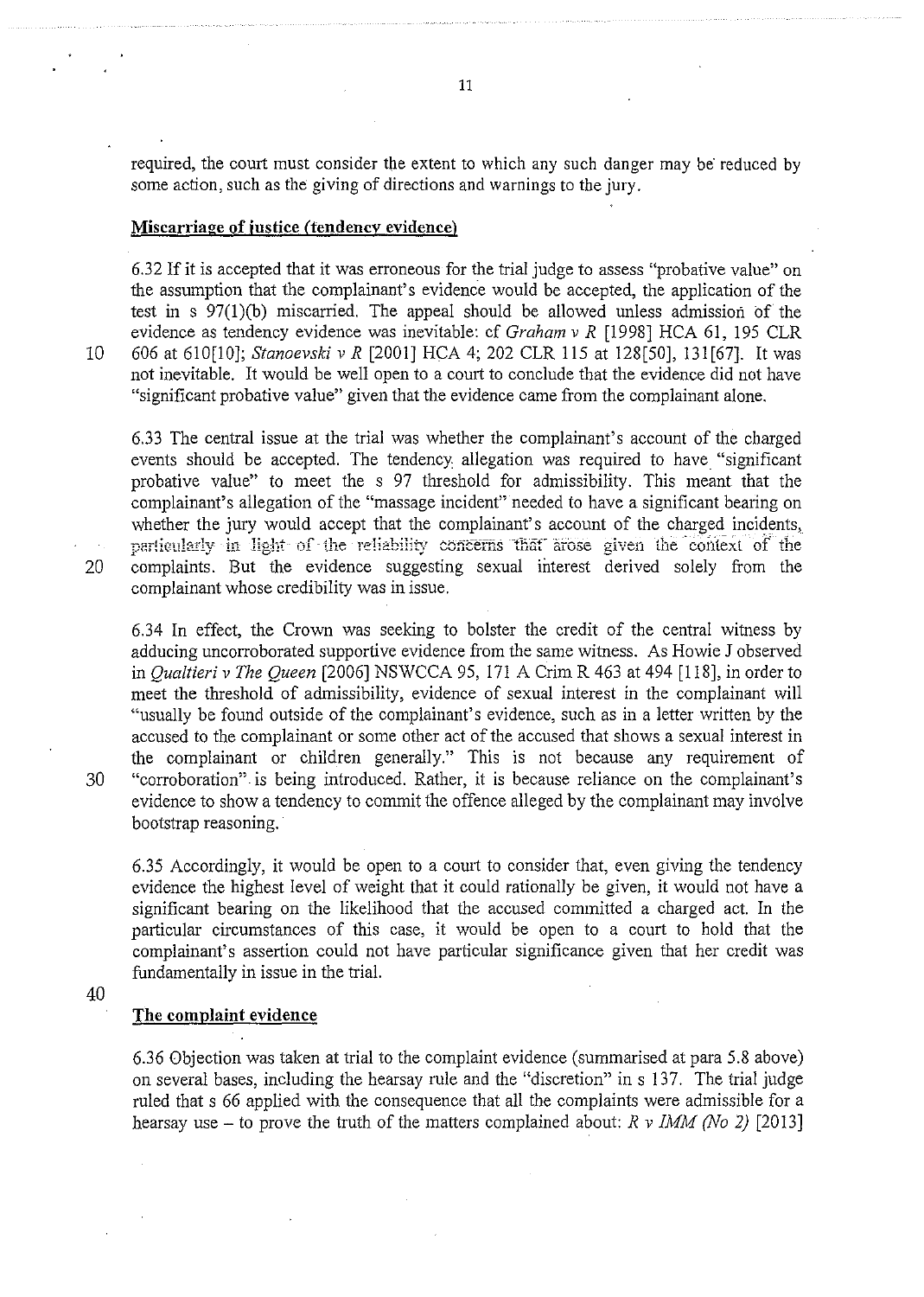NTSC 44 at [24]-[25]. The evidence was admitted on that basis and the jury were directed as follows (SU 28.2):

[I]f you find any of the evidence concerning complaints was made substantially to the effect that the accused had been engaged in sexual misconduct with [the complainant], you can use evidence of what was said in the compliant [sic] as some evidence that an offence did occur. The law says a jury is entitled to used [sic] what was said in a compliant [sic] as evidence of the truth of what is alleged,

## 10 **Section 137**

6.37 Section 137 provides:

In a criminal proceeding, the court must refuse to admit evidence adduced by the prosecutor if its probative value is outweighed by the danger of unfair prejudice to the defendant.

6.38 The trial judge adopted a "restrictive approach" to the assessment of the "probative value" of the complaint evidence for the purposes of *s* 137. The trial judge stated at [2013] 20 NTSC 45 [29]:

> [T]he enactment of s 13 7, as with the common law Christie discretion, *does not involve considerations of the reliability of the evidence* when considering its "probative value". ... Even prior to the UEA, the term "probative value" included *an assumption that the evidence would be accepted* ... [emphasis added]

6.39 It was submitted in the Court of Criminal Appeal and it is submitted here that considerations of the reliability of the complaint evidence should have been taken into account when assessing "probative value" for the purposes of s 137 and that the trial judge 30 was not required to assume that the evidence would be accepted. The considerations supporting a conclusion that it was erroneous for the trial judge to assess "probative value" under s 97(1)(b) on the assumption that the complainant's evidence would be accepted (see paras 6.12- 6.31 above) are relied upon in this context. There is no reason. to believe that the definition of "probative value" is to be construed differently in this context. Nor is there any reason to believe that it was intended that the expression would have a different meaning in civil proceedings and judge-alone criminal trials (see ss 135, 136). The definition of "probative value" in the Dictionary is intended to apply through the Act, not only with respect to s 137. The statutory context supports a consistent approach to assessment of probative value.

40

6.40 Furthermore, the extrinsic materials referred to above (the ALRC reports) support the conclusion that a court, in assessing "probative value" for the purposes of applying this provision, may take into account considerations bearing on the "reliability" of the evidence (that is, the court is not required to assume that the evidence will be accepted). The ALRC proposed retaining the connnon law *"Christie* discretion", although it was stated that there were a number of uncertainties with that discretion: ALRC 26, vol 1, para 957. In applying that connnon law discretion, a court may take into account considerations bearing on the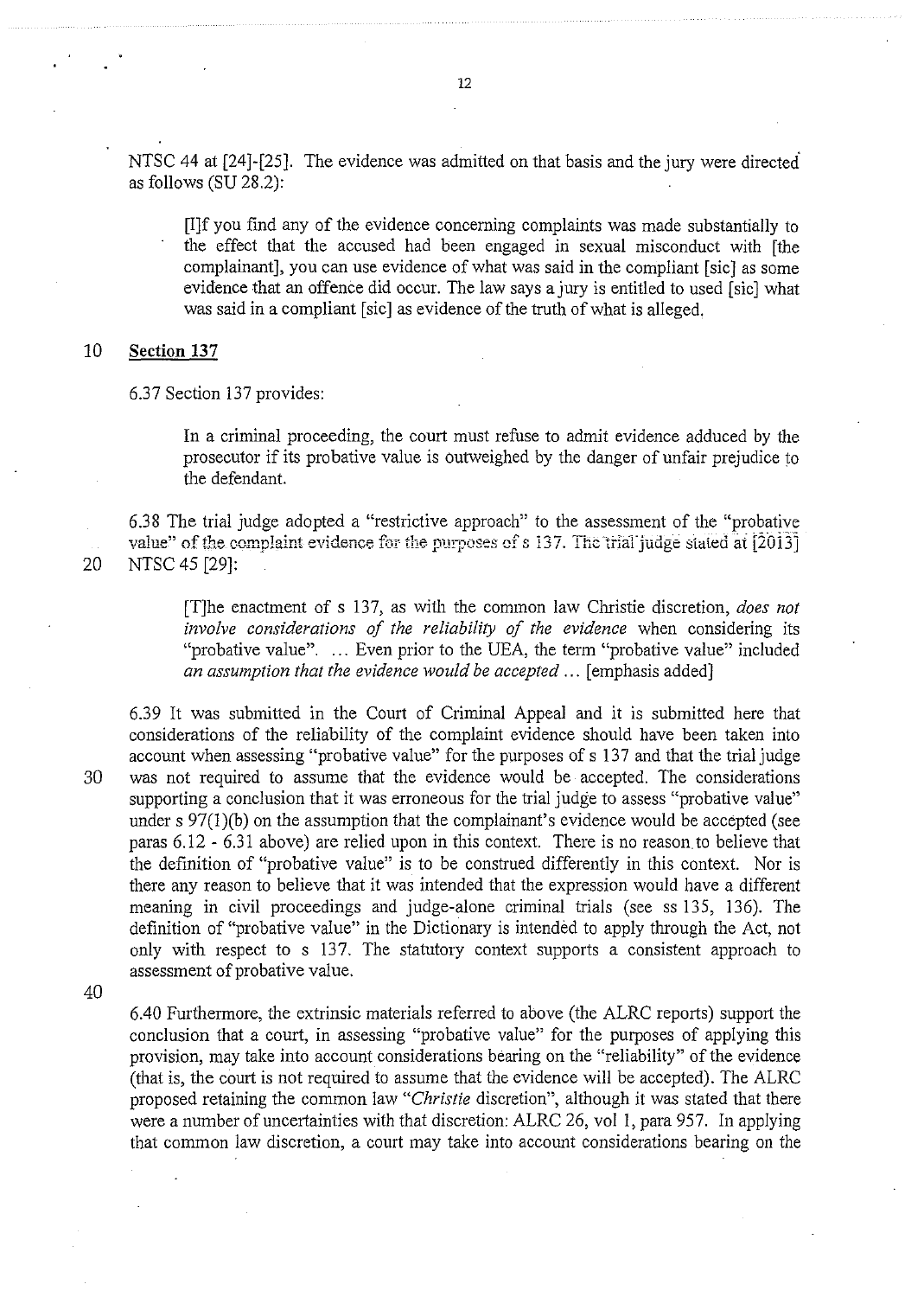"reliability" of evidence (for example, identification. evidence, expert evidence): see general discussion in *Dupas v R* [2012] VSCA 328, 40 VR !82 at [69]-[142].

6.41 One of the major policy concerns that guided the formulation of the ALRC proposals in respect of criminal trials was the concern to minimise the risk of wrongful conviction: ALRC 26, vol I, paras 58-60. Specific reference was made in that context to this "discretion" (para 60). In criminal trials, s 137 provides the final critical safeguard which can be applied where appropriate to minimise the risk of wrongful conviction. To construe that provision narrowly and artificially can only weaken its capacity to perform that vital

10 role.

6.42 Finally, the statutory structure supports a conclusion that the assessment of"probative value" in this provision should not proceed on the assumption that the evidence will be accepted. While the relevance rule requires that issues about the reliability of the evidence are to be ignored, it was noted above that a number of the subsequent exceptions to the exclusionary rules include criteria to be satisfied that are directed, at least in part, to the issue of the reliability of the evidence. When s 137 is reached in an admissibility argument, the court is considering an item of evidence that has passed through one or more of those exclusionary sections because it has satisfied their specific reliability requirements. It is not 20 plausible that it was intended that those reliability aspects would be ignored when applying the final safeguard of assessing probative value for the purposes of balancing it with the risk of unfair prejudice. This analysis overlaps with consideration of the ALRC reports. A very broad test of relevance was proposed, along with some relaxation of the admissibility rules. The function of this provision is to act as a broad safety net in criminal cases to minimise the risk of wrongful conviction.

6.43 It may be accepted that there is authority to the contrary, holding that reliability considerations may not be taken into account when assessing "probative value" for the purposes of s 137. The leading judgment in that regard is that delivered by Spigelman CJ 30 in *R v Shamouil* [2006] NSWCCA 112, 66 NSWLR 228. It is necessary to meet a number of propositions advanced by his Honour at 237[61]-238[65]:

(a) The proposition at [61] that the focus on capability draws attention to what it is open for the tribunal of fact to conclude, rather than what a tribunal of fact is likely to conclude, is accepted. However, this proposition does not require any assumption that the evidence will be accepted or that considerations bearing on the reliability of the evidence are to be ignored. Rather, the court is required to determine the level of weight that a rational fact finder could give the evidence in the light of all material·considerations that would bear on that assessment. What the 40 "capacity" test requires is an acknowledgment that a rational fact finder might come to a somewhat different view regarding the significance of the evidence  $-$  perhaps regarding the risk of umeliability (including the risk of untruthfulness) as less than the view of the court. The court is required .to accept the existence of a range of assessments of probability, none of which are irrational, and assess probative value as at the highest point of that range in the context of the issues alive at the trial. The task for the trial judge at this point is consistent with the approach outlined by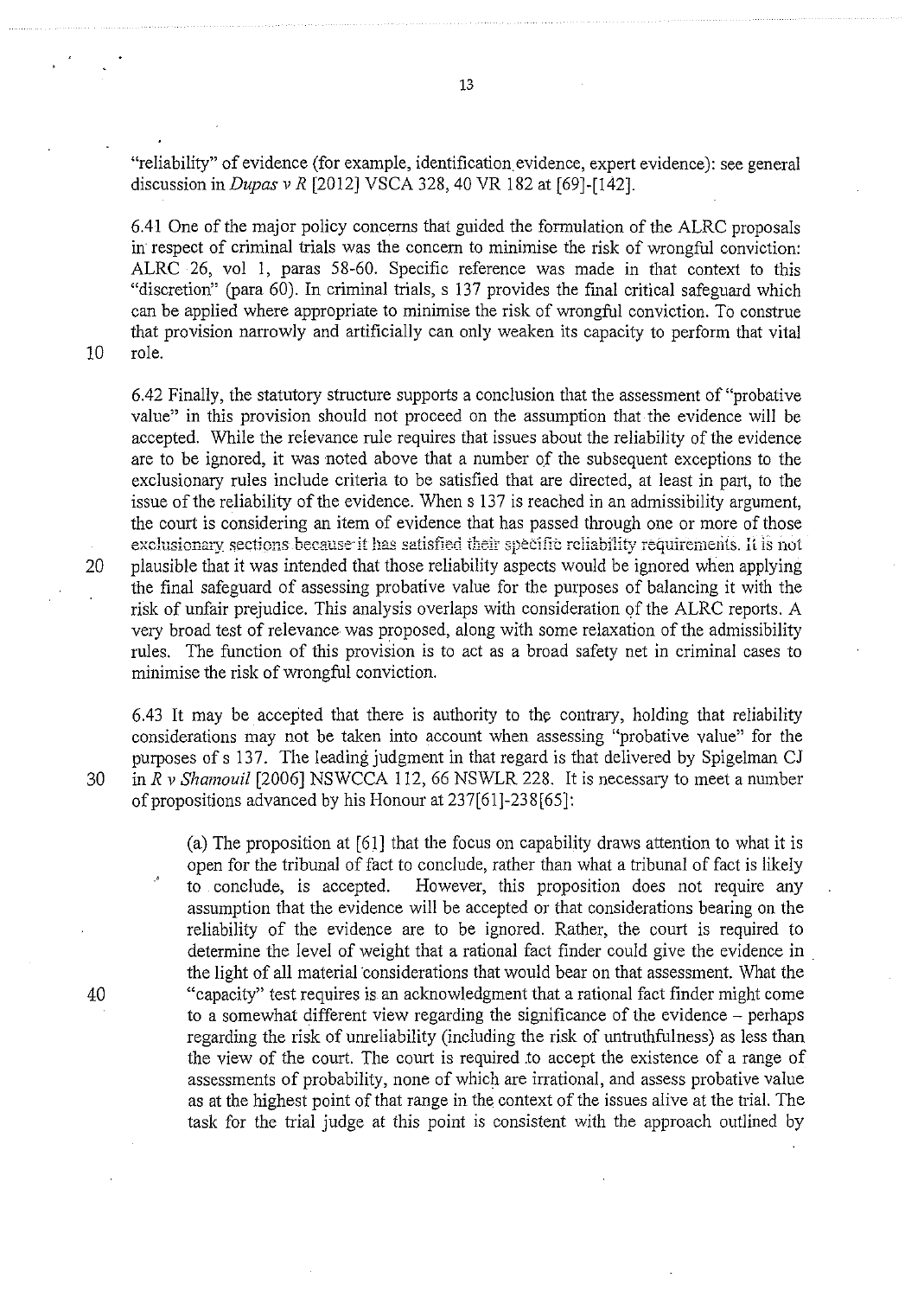AllsopP (as his Honour then was) in *DAO v R* [2011) NSWCCA 63, 81 NSWLR 568 when considering the terms of  $s$  97(1)(b) at [99]:

A statutory precondition is provided for in  $s$  97(1)(b) that the court (that is the judge ruling on the admissibility) thinks something. That something is that the evidence 'will', that is looking forward, have the required quality. I do not think that that requires predicting how a jury will react to the evidence (if there is a jury), other than through the logical assessment called for by the definition of "probative value". What is required however, as a precondition, is that the court thinks that it will have that effect in the body of anticipated or expected evidence. In the ordinary course this is a quintessential task of a trial judge dealing with the living fabric of the trial and the evidence unfolding before him or her.

(b) The propositions at [61) that "[e]vidence has 'probative value, as defined, if it is capable of supporting a verdict of guilty" and at [63] that s 137 may be applied on the basis that "it would not be open to the jury to conclude that the evidence could rationally affect the assessment of the probability of the existence of the fact in issue", are potentially misleading: If the evidence is capable of supporting a verdict 20 of guilty, it is relevant. If it would not be open to the jury to conclude that the evidence could rationally-affect the assessment of the probability of the existence of the fact in issue, the evidence is not relevant. Accordingly, this proyision would have no application, since the evidence would be inadmissible under s 56(2). An assessment of "probative value" requires the court to determine "the *extent* to which" the evidence is capable of supporting a verdict. If the court considered the evidence highly unreliable, it might logically be concluded that the extent to which the evidence could rationally affect the assessment of the probability of guilt is low (allowing, of course, for the possibility that the jury might reasonably consider the evidence less unreliable).

·(c) The proposition at [64) that "[t)o adopt any other approach would be to usurp for a trial judge critical aspects of the traditional role of a jury" should be rejected. While that is clearly a policy to be borne in mind as underlying the law on no-case submissions, s 137 relates to the admissibility of evidence. As outlined above, Chapter 3 of the Act imposes a series of obligations on trial judges to make admissibility decisions which inherently interfere to some extent with the jury's fact finding process. This is because other policy concerns have been given priority, particularly the concern of minimising the risk of wrongful convictions and miscarriages of justice in criminal proceedings. Indeed, when the High Court held in 40 *Doney v The Queen* [1990) HCA 51, 171 CLR 207 at 275 that a trial judge may not direct an acquittal on the basis that a verdict of guilty would be unsafe and unsatisfactory, the Court also acknowledged at 212 that "the discretion to reject technically admissible evidence" may mean that the remaining evidence is insufficient for a *prima facie* case, citing *R v R* (1989) 18 NSWLR 74 at 76 (where Gleeson CJ accepted that "unsatisfactory" identification evidence might be excluded in discretion). The appellant notes the following comment of the Victorian Court of Appeal in *Dupas* at [68]:

10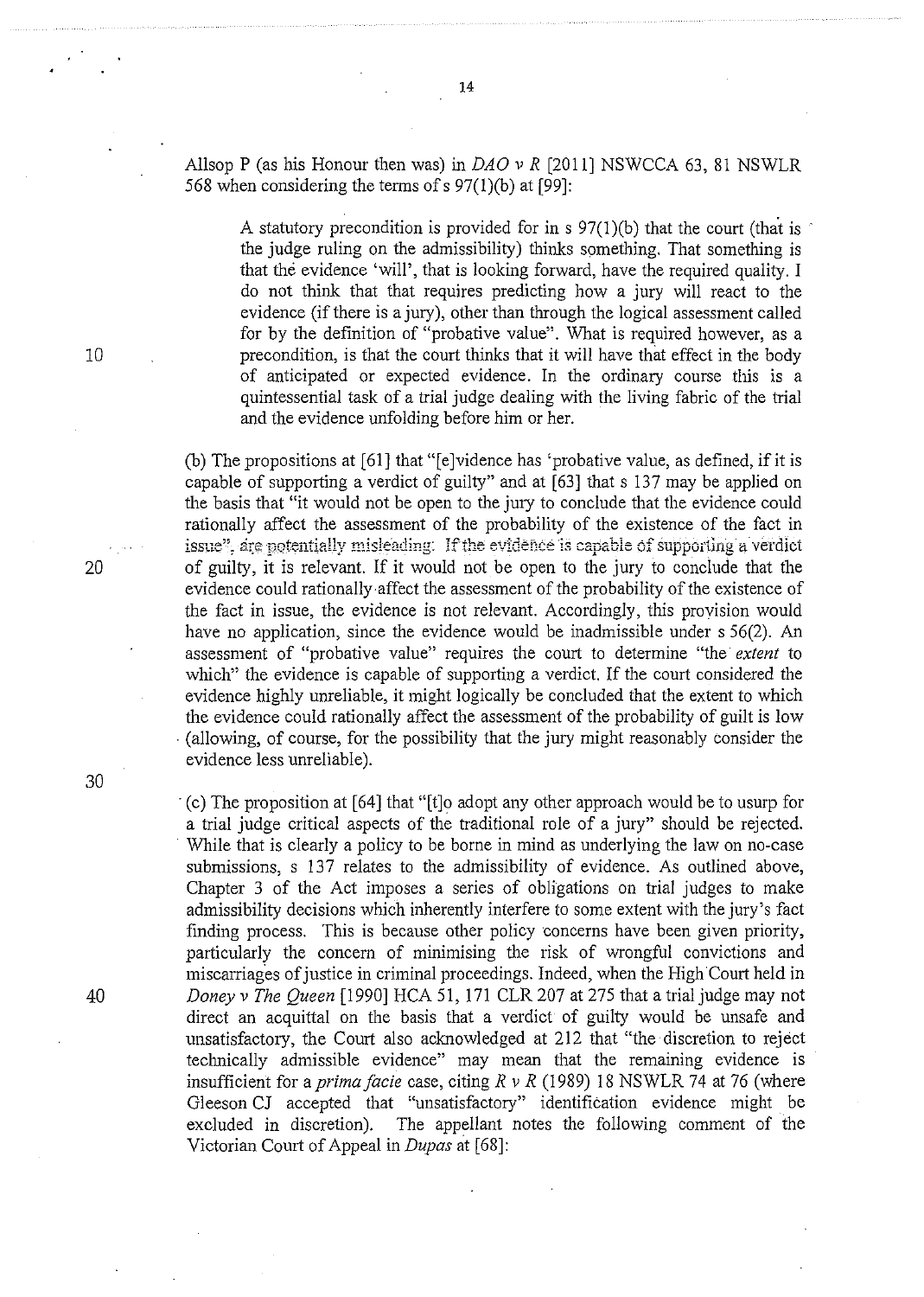With great respect to Spigelman CJ, however, the analysis in Shamouil is founded on a misapprehension of the role of the judge under the common law test. From its inception as a discretionary rule, it has always been necessary when the Christie discretion was invoked for a trial judge to have regard to the reliability of the evidence. The judge was to assess what weight it might reasonably be given. As we shall seek to show, the approach adopted in Shamouil, and followed subsequently, has not preserved but has materially altered the relationship between trial judge and jury. By divesting the trial judge of a power that had previously existed, a safeguard was removed that is critical to the avoidance of miscarriages of justice and to ensuring that the accused has a fair trial.

6.44 The decision of the NSWCCA in *Shamouil* was described as "manifestly wrong" by the Full Bench of the Victorian Court of Appeal in *Dupas* (at [63]). The appellant respectfully acknowledges and adopts much of the detailed and considered analysis of *Shamouil* in that decision, particularly at [116] - [139], [165] - [174], [182] and [200] -[211].

15

20 6.45 However, the appellant does not submit that the Court should wholly adopt the approach taken in *Dupas.* The Court held that judges must approach the assessment of probative value for the purposes of s 137 in a manner identical to the common law *Christie* discretion (at [65]-[67]). The Court considered that such an approach required judges to assume the "truthfulness" of evidence but not its reliability when assessing its probative value for the purposes of s 137 (at [63]).

6.46 The appellant contends that the definition of probative value should be drawn from the natural meaning of the definition as it appears within the statutory context. The words and statutory context do not provide any basis for distinguishing between the truthfulness of a 30 witness's account and the reliability of that account when determining "the extent to which the evidence could rationally affect the assessment of the probability of the existence of a fact in issue". The suggested dichotomy appears nowhere in the Act. For example, the definition of "credibility" in the Dictionary to the Act expressly includes considerations of both truthfulness and reliability such as the ability of the witness to "observe and remember facts and events". The hearsay provisions also incorporate considerations of both reliability and truthfulness when assessing admissibility (see, for example, s 65(2)(b) and (c)). The ALRC recommendations expressly contemplated that reliability considerations would form part of a probative value assessment but did not draw any distinction between reliability and "truthfulness". To the contrary, the reference by the ALRC to reliability considerations 40 (relied upon in *Dupas* at [157]) included matters which would not be contemplated if evidence were assumed to be truthful. The ALRC stated in ALRC 38 at para 146:

> The judge can also look to the surrounding circumstances in which the statement was made to the plaintiff and other matters going to the reliability of the evidence, such as ... whether the person who made the statement had an interest or not in the matters referred to and whether the circumstances placed some obligation on the person who made the statement to tell the truth.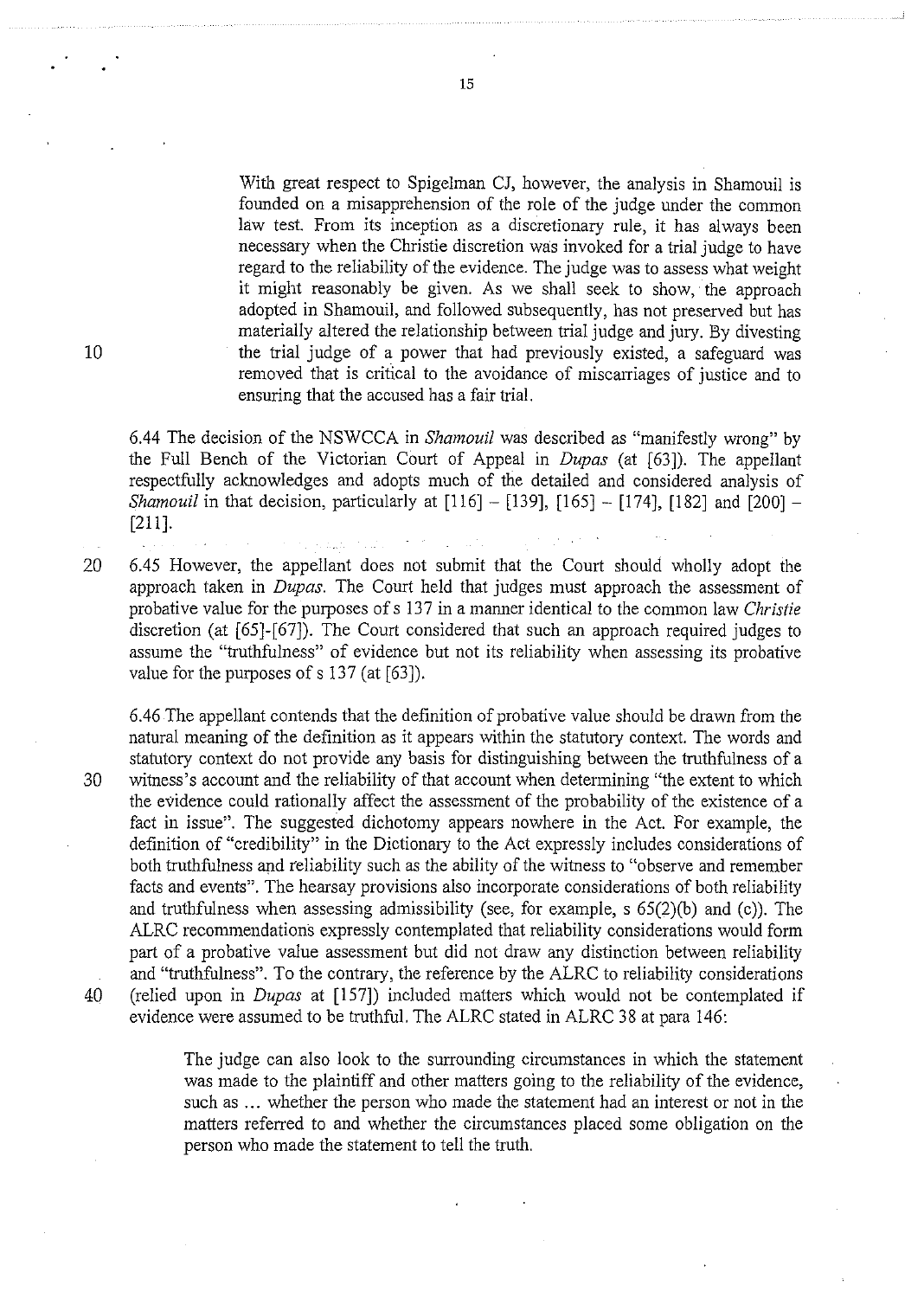6.47 As outlined above, the statutory structure supports a consistent approach to the definition of "probative value" throughout the Act. It is both undesirable and potentially unworkable for a different definition to be applied when assessing the probative value of tendency evidence for the purpose of s 101 and when applying s 137 in respect of other evidence (or, indeed, the same evidence). The Court in *Dupas* accepted that s 101 "is to be construed according to its tenninology, rather than by reference to the test which the common law applied to the balancing exercise" (at [137]). The appellant respectfully submits that implicit in that acceptance is an acknowledgment that the terminology of the 10 provision does not require acceptance of the truthfulness of a witness. *Dupas* noted, without criticism, a serfes of decisions assessing probative value for the purposes of ss 97, 98 and 101 which considered whether evidence was disputed or if the evidence had been contaminated or concocted (at [165]). It is not entirely clear if the *Dupas* approach assumes the complete acceptance of complaint evidence for the purpose of s 137 as the judgment notes that judges applying the *Christie* discretion have taken into account the internal consistency of complaint evidence in the assessment of probative value (at [138]).

## **Miscarriage of justice (complaint evidence)**

عرضان والوالي

20 6.48 If it is accepted that it was erroneous for the trial judge to assess "probative value" on the assumption that the complaint evidence would be accepted, the application of the test in s 137 miscarried. The appeal should be allowed unless admission of the evidence was inevitable: cf *Graham v R* at 610[10]; *Stanoevski v R* at 128[50], 131[67]. It was not inevitable. It would be open to a court to conclude that the "probative value" of the evidence was outweighed by the danger of unfair prejudice.

6.49 It would be open to a court to consider that the complaints made to SW, SC and KW had low probative value for a number of reasons. The complaints were made in August 2011 in circumstances where the appellant was no longer a part of the family. He had 30 separated from the complainant's grandmother in late 2010 (para 41 in statement of SC of 14.2.2012). The initial complaint to SW was made when the complainant was in trouble: para 45 in statement of SC of 14.2.2012; T 23.8-25.9 on 5.9.2012; T 64 on 24.10.2012; T 79.7, 81.7, 82.6 on 14. 11.2013; T 108-9 on 14.11.2013. At least some of the first complaint was given in response to questions of a leading nature: para 49 in statement of SC of 14·.2.2014; T 90.8, 109.9 on 14.11.2013. The trial judge acknowledged that "there are reasons the jury will need to ·consider the weight to be given the disclosures": *R v IMM (No2)* [2013] NTSC 44 at [27] (see also at [20]).

. '

6.50 It would be open to a court to consider that the complainant made to SS had low 40 probative value. On a careful reading of the entirety of the evidence given by SS, it was not open to conclude that, on her account, the complaint was made prior to the complaints made to the complainant's aunt, grandmother and mother in August 2011. The conclusion of the CCA that "the preponderance of the evidence points to the complaint to SS having been made before any complaint to family members" focused on the objective evidence relating to the break up of the complainant's grandparents relationship but obscured the .significance that SS had placed on the pre-existing disclosure to the complainant's mother when she gave her account (CCA at  $[6]$ ). SS was vague and uncertain about the timing of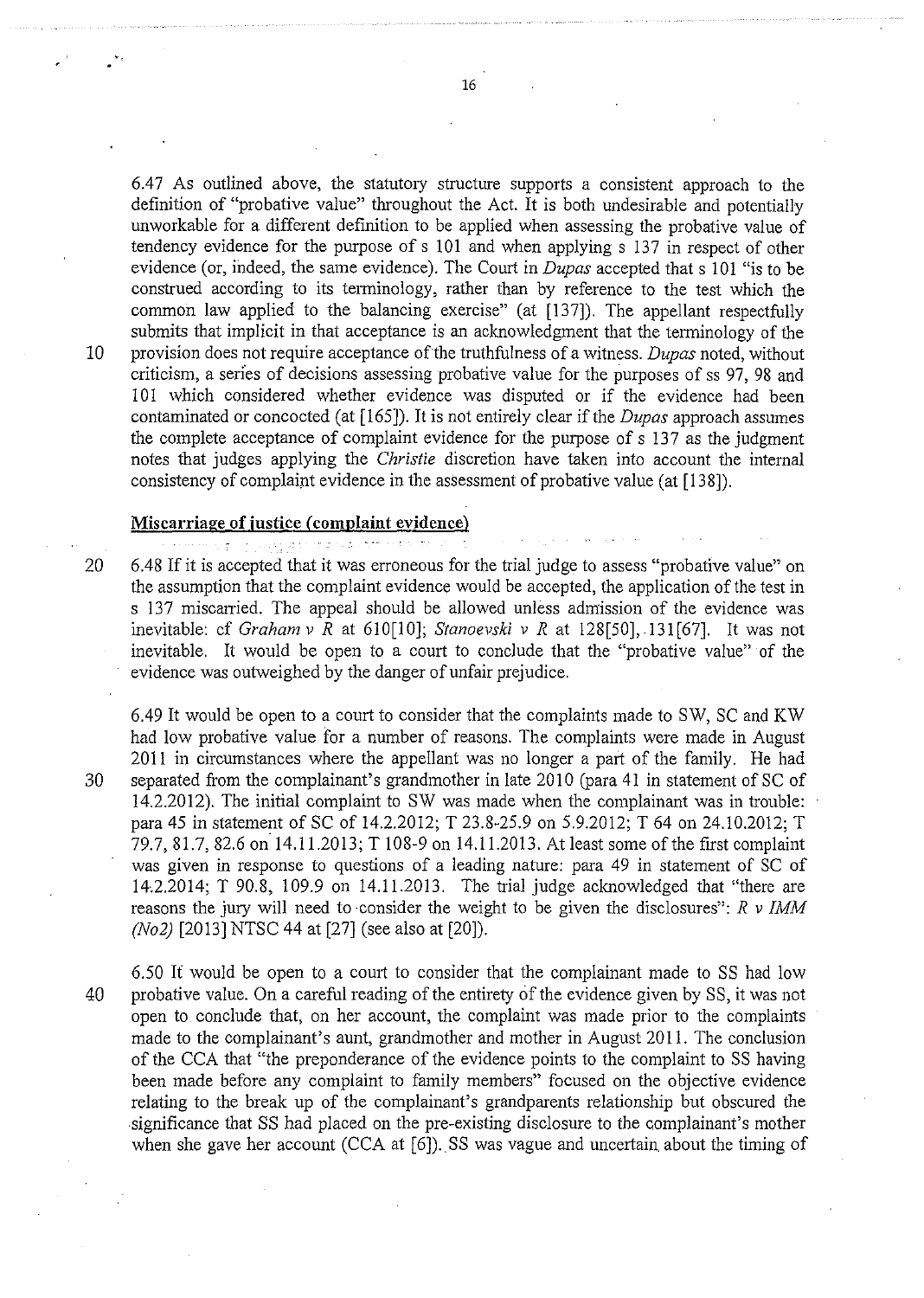the conversation overall but she was clear each time she was asked that it was after the complainant had told her mother. In her child forensic interview on 30.1.2012, SS recounted the complainant ringing her one night and telling her about how her grandfather had "touched her" (19.1). It occurred after the complainant's grandparents "broke up" (19.2). She believed that the conversation could have been at the end of  $2010$  or in the first 6 months of 2011 (23.4). When asked how long after her grandparents had split up she answered: " ... I think she'd just told her mum and she rang me and told me that she'd told her mum what happened" (23.7). When asked about "the first time she mentioned it to you" (23.9) she said: "The night she rang she told me that her grandparents had split up and 10 then she told her mum that – what happened ...". Significantly, SS did not suggest that she had ever told the complainant to "tell her mother". The complainant stated that when she told SS that her grandfather was "molesting" her, SS told her to tell her mother (child forensic interview, 3.9.2011, 80.9). The account given by SS was quite inconsistent with any suggestion that she told the complainant this. On her account; SS learned of the allegations contemporaneously with learning the complainant had made those allegations to her family, specifically her mother and her grandmother ("Nanna").

6.51 This issue was raised directly with the complainant in cross-examination by counsel for the appellant, SS agreed that "the first time" that she was told anything about 20 something happening to the complainant "was in a phone call" (T 18.5). She agreed that it was possible that that call was later than June 2011 (T 19). Then, she answered "Yes" when she was asked the following question (T 19.8):

> What you do remember from that phone call was that [the complainant] had told you that she told her mum and her Nanna before she spoke to you?

She was then asked:

And that was very clear, that she'd already told Nanna and her mum ... when she 30 rang you?

Again she answered "Yes". There was no re-examination of the witness.

6.52 The Crown submitted in his closing address that SS had conflated two telephone calls separated by a number of months (T 242.9-243.8). This gloss on the evidence was critical to the Crown case because it was the only way to reconcile the complainant's version of a disclosure to SS prior to being in trouble with her family with SS's account. No attempt was made by the Crown Prosecutor to raise that hypothesis with SS to give her an opportunity to respond to it or to allow the defence an opportunity to rebut it. The failure of 40 the Crown to put the proposition to SS was not only unfair, it created a miscarriage of justice *(R v Anderson* (1991) 53 A Crim R 421). It was not open to invite the jury to draw such an inference without giving SS the opportunity to respond, particularly when the matter had been directly confronted by defence counsel in cross-examination.

6.53 Quite apart from the preceding arguments, a discrete argument with respect to the "probative value" of the complaint evidence relies on the general nature of the complaints. As was submitted by defence counsel before the trial judge *(R v IMM (No2)* [2013] NTSC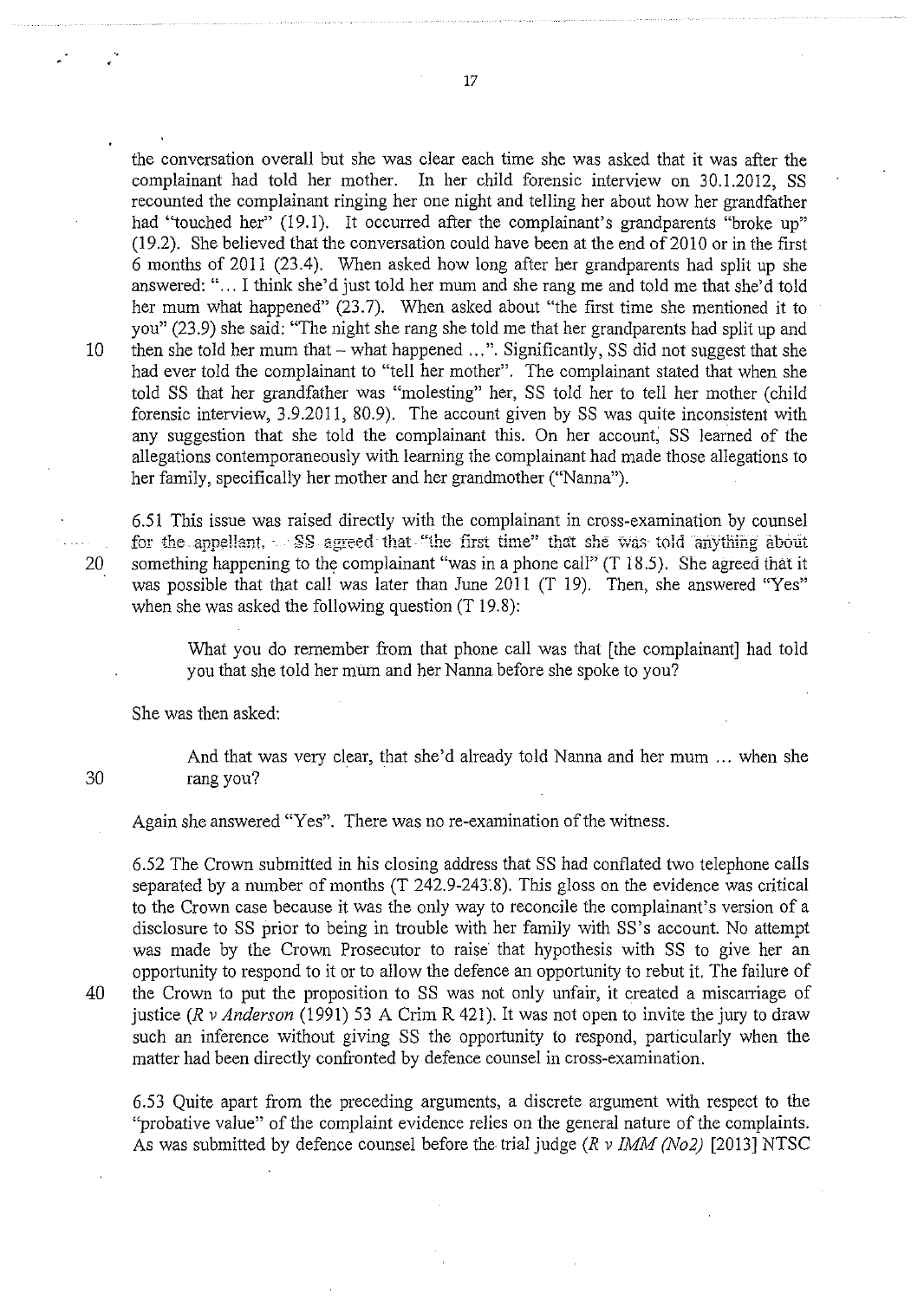44 at [20]) "[n]one of the representations ... go to proof of any charge on the indictment". None of the complaints referred specifically to any of the offences alleged in the counts on the indictment. It is contended that, as a result, the evidence was, in substance, "context evidence". It showed, at its highest, a history of sexual abuse. If direct evidence of such a history was only to be admitted to show context (as the trial judge had ruled in respect of evidence from the complainant about uncharged acts), it must follow that *hearsay* evidence of such a history should only be admissible for such a purpose. The reason for this is the operation of s 97. No application was made by the prosecution to use the complaint evidence to establish a tendency to commit the charged offences. Accordingly, the. 10 evidence could not be used for that purpose. It follows that the complaint evidence could only be used to support the credibility of the complainant in the way that Howie J explained in *Qualtieri* at [117] and [119]:

> Context evidence is relevant to the credibility of the complainant only in that his or her version of the particular incident which is the basis of the charge in the indictment may be more capable of belief when seen in the context of what the complainant says 'was his or her sexual relationship with the accused. It may explain, on the complainant's version, why the accused and the complainant acted as they did in circumstances where without the context of the relationship those acts might be inexplicable. But other than generally assisting the complainant's credibility in this way, context evidence does not make the complainant's account more reliable than it would be in the absence of that evidence. Context evidence does not make it more likely that the accused committed any of the offences charged in the indictment.

6.54 Similarly, Adams J (Hislop J agreeing) stated in *SKA v The Queen* [2012] NSWCCA 205 at [275]- [277]:

It is adduced merely to set the evidence of the complainant as to the charged acts in context so that her evidence as to those matters (not the facts) can be fairly understood. ... the evidence, as contextual, was admissible for the purpose alone of enabling the complainant to give a coherent account and, in that sense, to avoid the apparent lack of credibility which a partial account might have.

The complaint evidence in this case could only serve the same limited purpose. As a consequence, its "probative value" was necessarily limited.

6.55 The Court of Criminal Appeal rejected this argument on the basis that the complaints to KW were "referrable to the counts on the indictment, both as general disclosures of 40 sexual misconduct by the appellant, and also as including details consistent with individual charges" (at [26]). However, the 'proper application of s 66 precluded that analysis. The trial judge ruled that the hearsay rule did not apply to the complaint evidence by reason of the operation of s 66(2). Section 66(2) required that the court be satisfied that "when the representation was made, the occurrence of the asserted fact was fresh in the memory of the person who made the representation". Taking the example of the complaint made to SS, SS recounted that the complainant had told her that "[the appellant] touched me", the asserted

20

30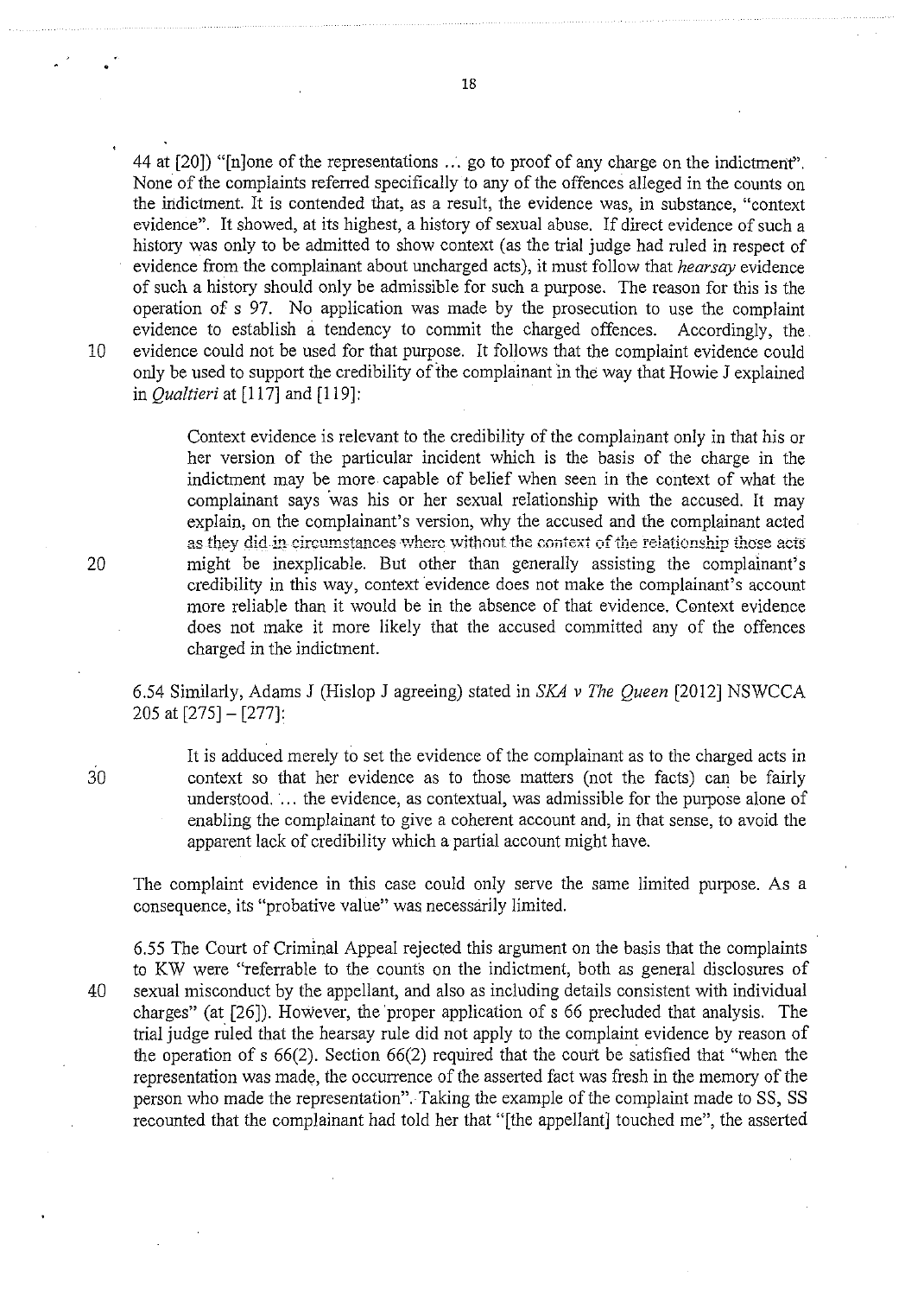fact<sup>3</sup> is that the appellant had (sexually) touched the complainant at some time in the past. On the prosecution case, the "representation" was made in October or November 2010. It would be open to be satisfied that the complainant had, at that time, a fresh memory of having been sexually touched in the past (that is, a history of sexual touching). However, even if it were to be assumed that the reference to touching was "referable" to the counts of the indictment (which allegedly occurred in 2002, 2004 and 2009), a court could not be satisfied that such an "asserted fact" would be fresh in the complainant's memory. While the temporal factor is not the only matter to be taken into account (s 66(3)), on the complainant's account, these were not isolated occurrences but constantly repeated acts. 10 There was no basis on which to find that the complainant's memory of the charged acts, as distinct from the overall history of sexual abuse, was "fresh". The same analysis would apply with even greater strength with respect to the complaints made in August 2011 to SW, SC and KW. In those circumstances, the evidence should not have been permitted to be used as direct evidence that the charged offences were committed.

6.56 There was a real danger of unfair prejudice arising from the complaint evidence, even if careful directions were given regarding the use that could be made of the evidence. There was a risk that a jury might use the evidence to show that the appellant had a tendency to engage in sexual abuse of the complainant and infer that he aeted in-conformity 20 with that tendency in relation to the charged offences. In circumstances where the jury would have direct evidence of such a history, hearsay evidence of such a history would add little or nothing to that context evidence. In those circumstances, it would be open to a court to conclude that the "probative value" of the evidence was outweighed by the danger of unfair prejudice.

### **Directions on complaint evidence**

6.57 Notwithstanding that no request was made to the trial judge to direct the jury that they could use the complaint evidence only to support the credibility of the complainant, it is 30 submitted that such a direction was required and the failure to give it resulted in a miscarriage of justice.

6.58 As noted above, the jury were directed that they could use the complaint evidence "as some evidence that an offence did occur. The law says a jury is entitled to used [sic) what was said in a complaint as evidence of the truth of what is alleged" (SU 28). This direction was quite different from the directions given in respect of the (direct) context evidence (SU 22). There was a real risk that the jury would not apply those directions to the complaint evidence. In any event, for the reasons discussed above at para 6.53-6.55, the jury should have been directed that the complaint evidence should not be used as direct evidence that 40 the charged offences were eommitted. They were not.

 $\overline{\mathbf{3}}$ 

# **PART VII. APPLICABLE PROVISIONS**

7.1 The applicable provisions, which are still in force, are contained in an annexure.

Section 59(2) provides that "an asserted fact" is a fact "that it can reasonably be supposed that the person [who made the previous representation] intended to assert by the representation."